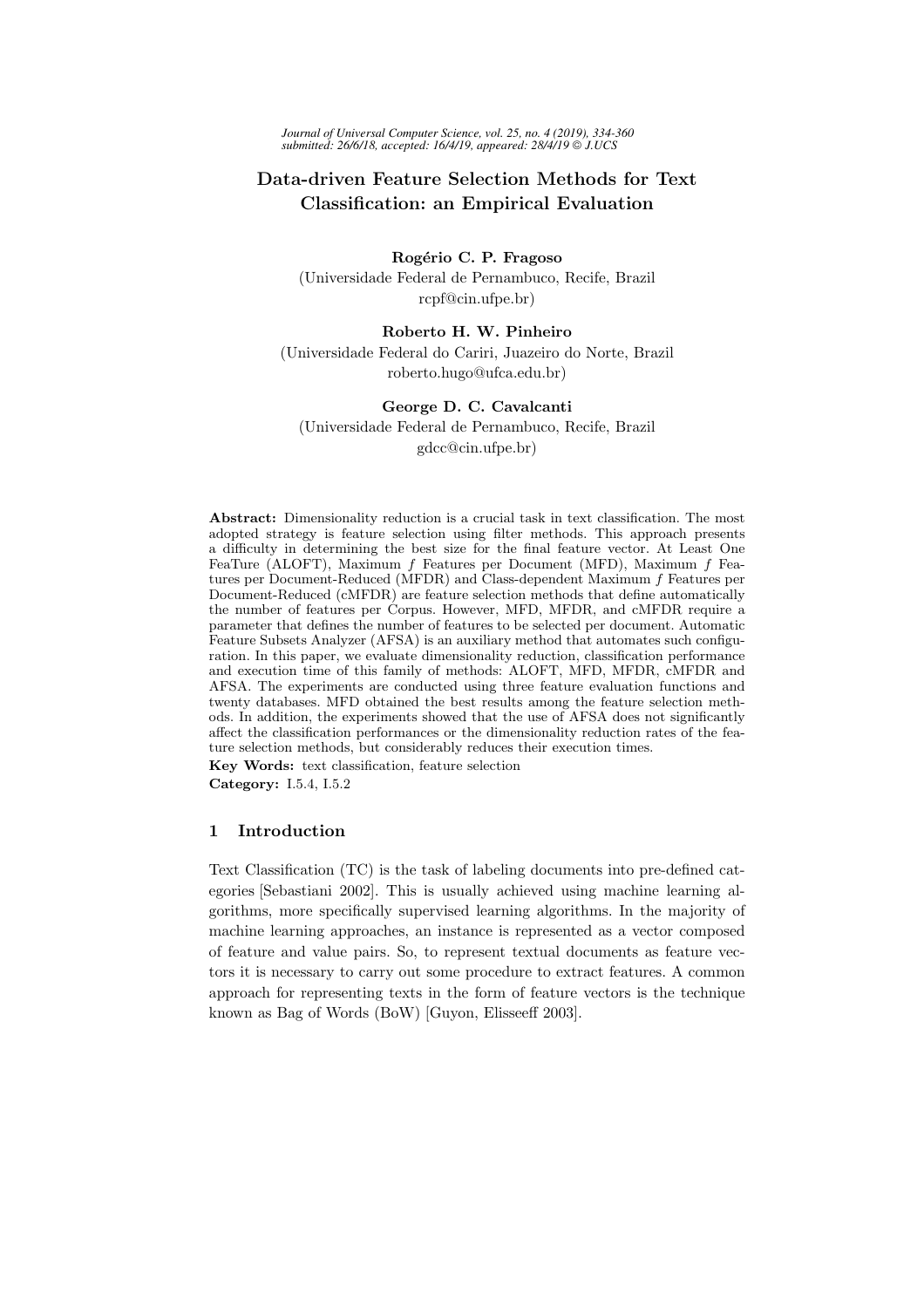BoW treats the text as a set of words, disregarding grammar or order of occurrence of the words in the text. Each word in the database vocabulary is considered a feature and is associated with the frequency of this word in the document. In other words, the size of the database vocabulary defines the dimensionality of the vectors. For instance, it is common for a medium-sized database to reach tens of thousands of dimensions [Gabrilovich, Markovitch 2004]. Such high dimensionality can make text classification too costly in terms of memory and execution time - or even impracticable for some approaches to machine learning [Yu, Liu 2003]. In addition, this large number of features may negatively impact classification performance, especially in databases with a small number of instances in relation to the number of features [Guyon, Elisseeff 2003]. Given that most features are irrelevant to classification, these problems can be addressed by restricting the amount of features of the database. This approach is known as dimensionality reduction (DR). By simplifying the feature space, DR seeks to increase the efficiency and accuracy of text classification.

An important methodology for DR is Feature Selection (FS). In this approach, a subset of the original features is selected to compose the final feature vector. Filtering methods are considered the more adequate FS technique for text classification problems because the computational cost is much lower than that of other techniques, such as wrapper methods [Yu, Liu 2003].

The classical approach for filtering FS is to sort the features using statistical metrics, known as Feature Evaluation Functions (FEFs). Feature Evaluation Functions are functions that calculate how important is a given feature giving its distribution among the classes of the database. The majority of FEFs are statistical measures such as Odds Ratio and Chi Squared, but many other are proposed to deal with text problems [Lewis, Ringuette 1994, Yang, Pedersen 1997, Sebastiani 2002]. After sorting, a number  $m$  (input parameter) of features is selected to compose the new subset. Since this method is very simple, it was commonly called by the name of the FEF used, for instance: Chi Squared Feature Selection. However, in this work, we use the nomenclature defined in [Guyon, Elisseeff 2003] that names this method as Variable Ranking (VR). Variable Ranking has been used with many FEF, such as Information Gain [Lewis, Ringuette 1994], Mutual Information [Yang, Pedersen 1997, Guyon, Elisseeff 2003], Chi-Squared [Yang, Pedersen 1997, Sebastiani 2002], Bi-Normal Separation [Lewis, Ringuette 1994], and Class Discriminating Measure [Chen et al. 2009].

Many other FS methods were proposed approaching unbalanced databases [Ogura et al. 2011], groups of interdependent features [Sun et al. 2013], combination of FS methods [Uğuz 2011, Ghareb et al. 2016], computation of feature importance by class [Uysal 2016, Tang et al. 2016] and feature ranking by class [Guru et al. 2018].

One difficulty faced by filtering methods is the determination of the best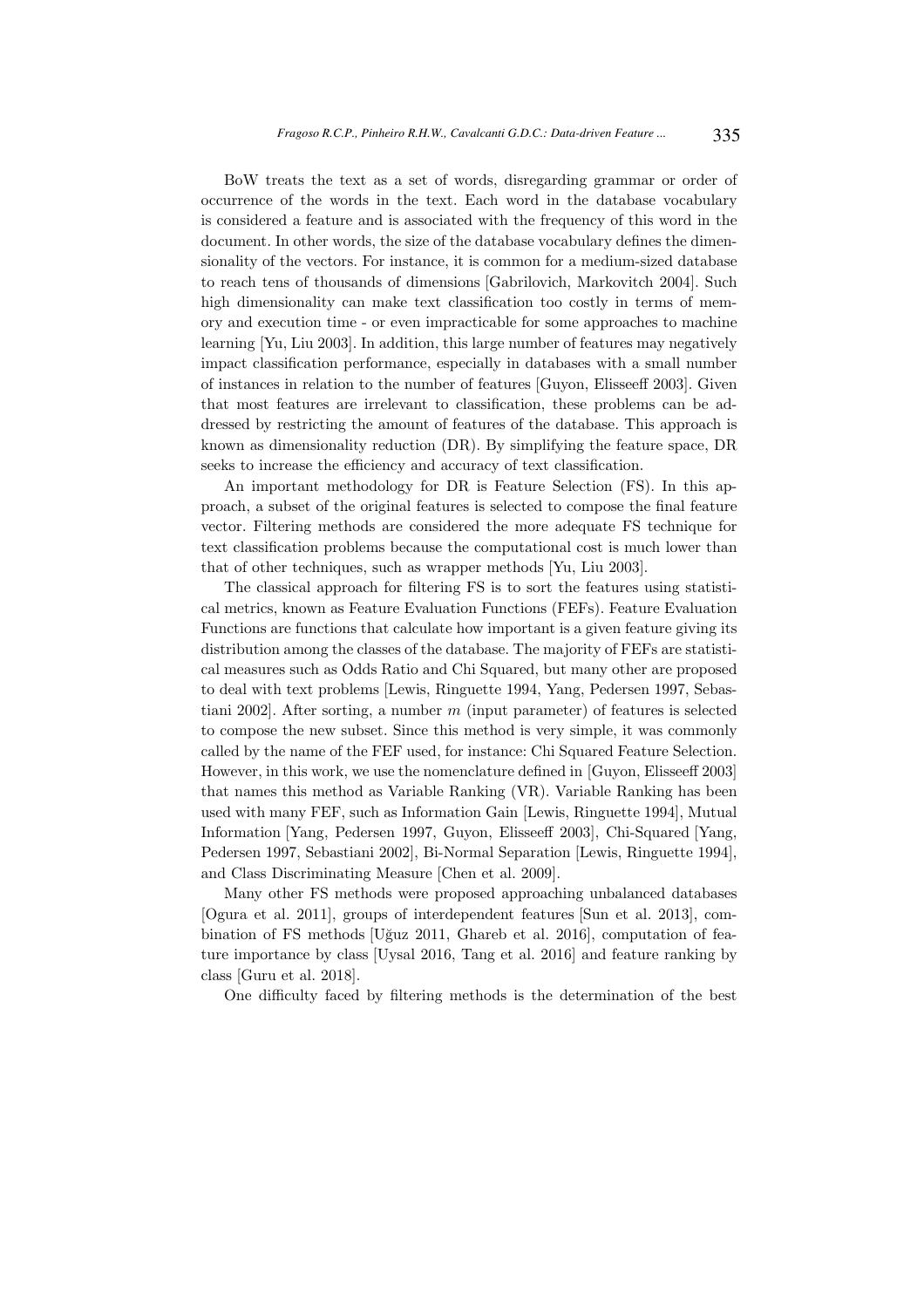value for the  $m$  parameter. An exhaustive search to find the optimal value of  $m$ leads to an increase of the computational effort, since a classifier is required to assess each value for  $m$ . Hence, usually, only a few values for  $m$  are empirically evaluated [Yang, Pedersen 1997]. The following FS methods define automatically the number of feature per Corpus: At Least One FeaTure (ALOFT) [Pinheiro et al. 2012], Maximum Features per Document (MFD) [Pinheiro et al. 2015], Maximum Features per Document-Reduced (MFDR) [Pinheiro et al. 2015], and Category-dependent Maximum Features per Document - Reduced (cMFDR) [Fragoso et al. 2016b]. In contrast with VR that selects a number of features for the whole database, these methods select a number of features per document. This strategy leads to an easier parameter configuration concerning to the number of selected features. This paper evaluates this family of methods that were designed to alleviate the definition of the parameter m: ALOFT, MFD, MFDR, and cMFDR. However, these methods (except ALOFT) require a parameter that defines how many features are extracted per document. To automatically choose this parameter, an auxiliary method named Automatic Feature Subsets Analyzer (AFSA) [Fragoso et al. 2016b] is used. This evaluation is carried out with experiments using 3 FEFs, in each method, and 20 public datasets. The source-code of the methods are available online<sup>1</sup>.

In a nutshell, the following research questions are investigated in this paper: i) which method of the family (ALOFT, MFD, MFDR, and cMFDR) that automatically choose the number of features per Corpus presents the best classification performance? ii) is it worth using the AFSA method? Which are the methods that take advantage of using AFSA? iii) in which conditions is it better to apply the best family method when compared with literature methods, Multinomial Naïve Bayes, SVM or Random Forest?

This document is organized as follows. Section 2 describes four FS methods and the auxiliary, AFSA, that can be used together with these methods. In Section 3, a toy example is presented to show how the methods work, their advantages and shortcomings. Section 4 exhibits the experimental configurations and the results obtained. Finally, Section 5 concludes the work.

### 2 Feature Selection Methods

The following sections describe four feature selection methods: At Least One FeaTure (ALOFT), Maximum f Features per Document (MFD), Maximum f Features per Document - Reduced (MFDR), and Category-dependent Maximum f Features per Document - Reduced (cMFDR). Additionally, an auxiliary method, Automatic Feature Subsets Analyzer (AFSA) is also presented.

<sup>1</sup> https://github.com/rcpf/featselection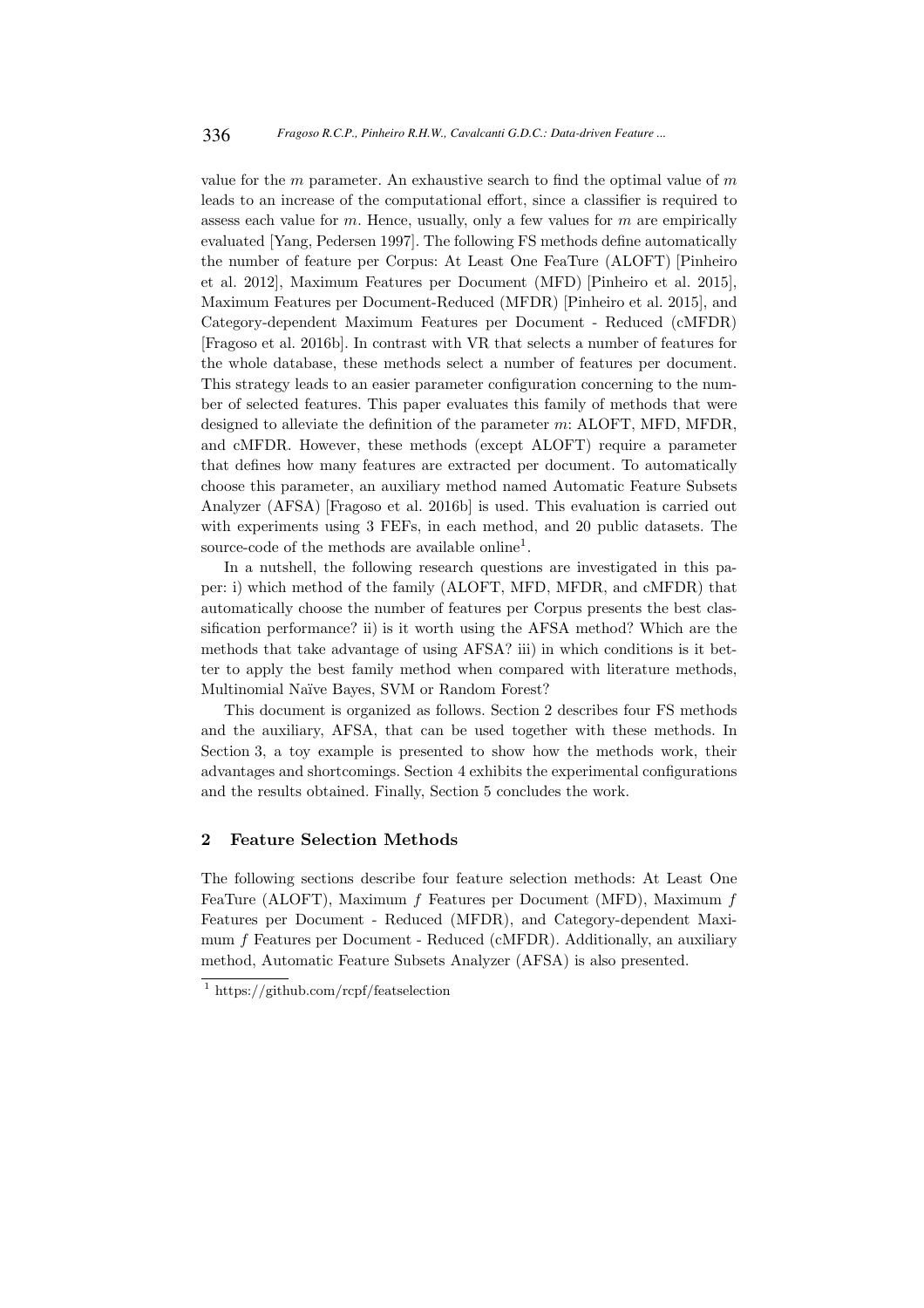For the explanation of the methods, we adopt the following notation:  $\mathcal{D}_{tr}$ ,  $\mathcal{D}_{tt}$ and  $\mathcal{D}_{val}$  are a training set, a test set and a validation set, respectively. V is the total of features in  $\mathcal{D}_{tr}$  and d is a document. The *i*-th document is represented by  $d_i$  and  $c_j$  is the j-th category. The h-th feature in  $\mathcal{D}_{tr}$  is represented by  $w_h$ and  $w_{hi}$  represents the h-th feature of the *i*-th document.

### 2.1 At Least One FeaTure (ALOFT)

The classical Feature Selection (FS) method, Variable Ranking, selects the top m features to compose the final feature vector based on ranks calculated with statistical functions called FEF. This approach has two problems: it is hard to find the best value for  $m$ , normally  $m$  is determined in a try and error fashion and some documents may not contain any of the top m features, leading to empty feature vectors. At Least One FeaTure [Pinheiro et al. 2012] is a feature selection method designed to deal with these two problems.

ALOFT computes the discriminatory power for each feature  $w_h$  in  $\mathcal{D}_{tr}$  using the given feature evaluation function (FEF). After, for each document, ALOFT selects the top ranked valued feature (weight greater than zero in that document). The selected feature is stored in the feature vector. If the selected feature is already present in the feature vector, ALOFT ignores this document and iterates to the next one. At the end of the process, each document in the training set is represented by at least one feature in the feature vector. Hence, the number m of features is automatically determined, in a data driven way.

The method assures a high dimensionality reduction, as the number of selected features is at most equals to the number of documents in the database. Furthermore, ALOFT's approach avoids empty feature vectors, since at least one feature is selected per document.

#### 2.2 Maximum f Features per Document (MFD)

Maximum f Features per Document, as well as ALOFT, builds a global feature ranking to determine the most important features. However, in order to overcome ALOFT's shortcoming concerning its low number of selected features [Pinheiro et al. 2012], MFD introduces a parameter,  $f$ , which describes the number of features to be selected per document. Thus, instead of selecting only the top ranked feature for each document, MFD allows the user to configure the number of features to be selected per documents using the f parameter.

MFD computes the FEF value for each feature  $w_h$  in  $\mathcal{D}_{tr}$ . Then, for each document  $d_i \in \mathcal{D}_{tr}$ , f valued features with higher FEF values are evaluated in descending order. If the feature is not present in the  $FS$  vector, it is added to the vector. After MFD selects  $f$  top ranked features, the algorithm goes to the next document. At the end of this process,  $FS$  is the final feature set.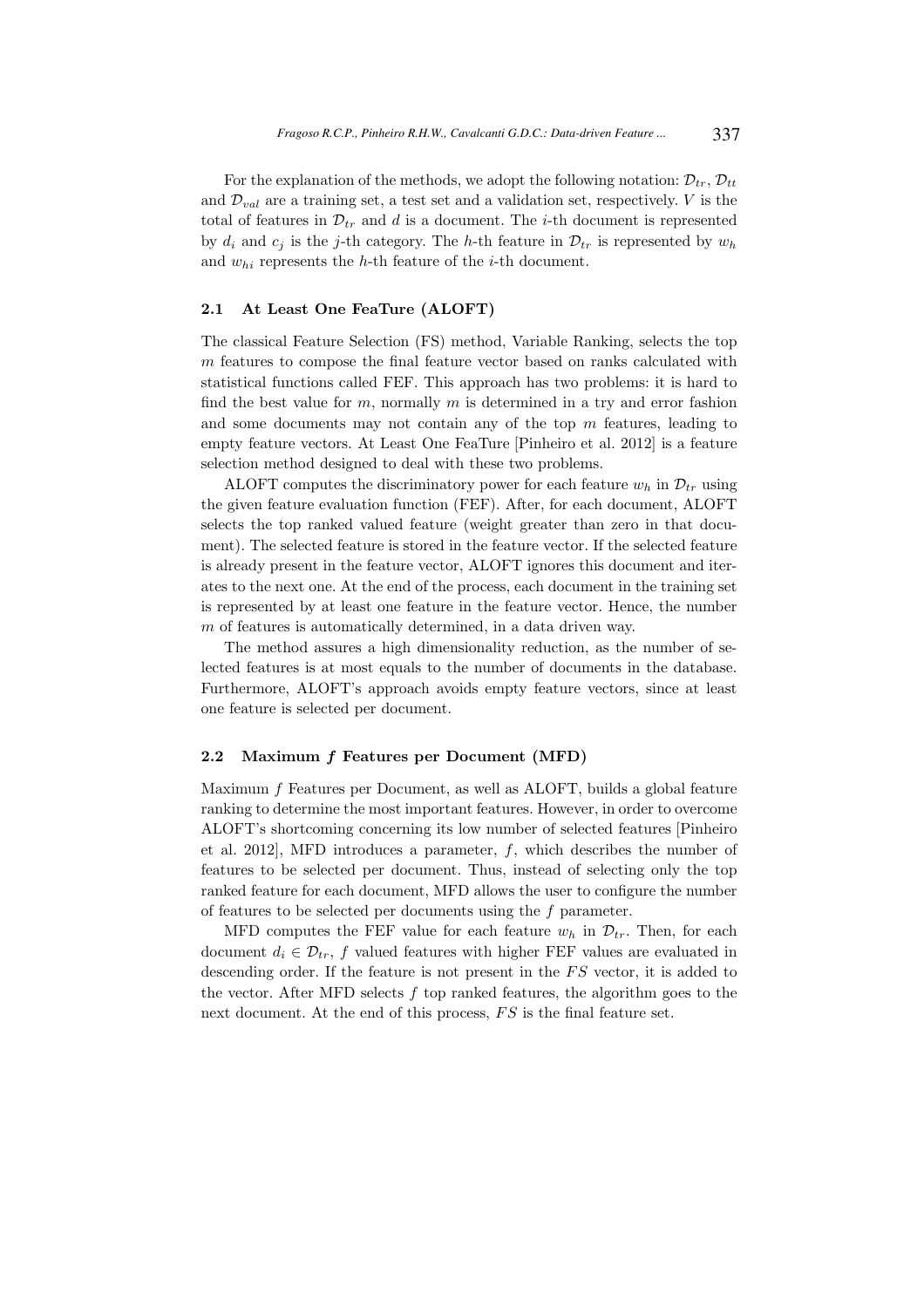### 2.3 Maximum f Features per Document - Reduced (MFDR)

The best subsets produced by MFD are considerably larger than those generated with ALOFT. To address this drawback, MFDR [Pinheiro et al. 2015] method defines a threshold to determine whether a document will be considered in the feature selection process or whether it will be discarded. The hypothesis is that it is possible to reduce the size of the final feature vector by removing from the feature selection process some documents that do not contribute to the discrimination of categories.

MFDR computes the FEF value for each term in  $\mathcal{D}_{tr}$ . Then, the method computes the document relevance  $DR<sub>i</sub>$  for each document  $d<sub>i</sub>$ . This measure is calculated as

$$
DR_i = \sum_{h=1}^{V} (S_h \times \text{valued}(w_{hi}, d_i)), \qquad (1)
$$

where the function valued( $\cdot$ ) returns 1 if the  $w_{hi}$  is present in  $d_i$ , otherwise, returns 0. After, MFDR computes mean the DR using all documents in the database. This measure defines the threshold  $T$ , that is computed as

$$
T = \frac{\sum_{i=1}^{|\mathcal{D}_{tr}|} (DR_i)}{|\mathcal{D}_{tr}|}.
$$
 (2)

Subsequently, MFDR discards every document  $d_i$  with  $DR_i$  less than T. From this point, MFDR behaves similarly to MFD. For each remaining document, the f features with higher FEF value are evaluated in descending order. If the feature is not present in the  $FS$  vector, the algorithm adds it to this vector. After MFDR analyzes f top ranked features, the algorithm iterates to the next document. At the end of this process,  $FS$  vector represents the final feature vector.

## 2.4 Category-dependent Maximum f Features per Document - Reduced (cMFDR)

cMFDR [Fragoso et al. 2016a] aims to improve classification performance by solving two problems identified in MFDR: threshold definition and DR calculation [Pinheiro et al. 2015]. cMFDR method introduces an improvement in the DR computation, shown in Eq. 3. Hence, from now on it will be called *cDR*. cMFDR intends to avoid the influence of the document size. To ensure a better comparison between document relevancies, the value of  $cDR$  of a document  $d_i$ is given by the average of the FEF values of the terms present in  $d_i$ .

Additionally, cMFDR defines different thresholds for each category, based on the relevancies  $\mathcal{C}DR$ . The threshold  $CT$  for a given category is calculated as the average of the relevancies of the documents in this category. For a category  $c_i$ , only documents with  $cDR$  greater than  $CT(c_i)$  participate in feature selection.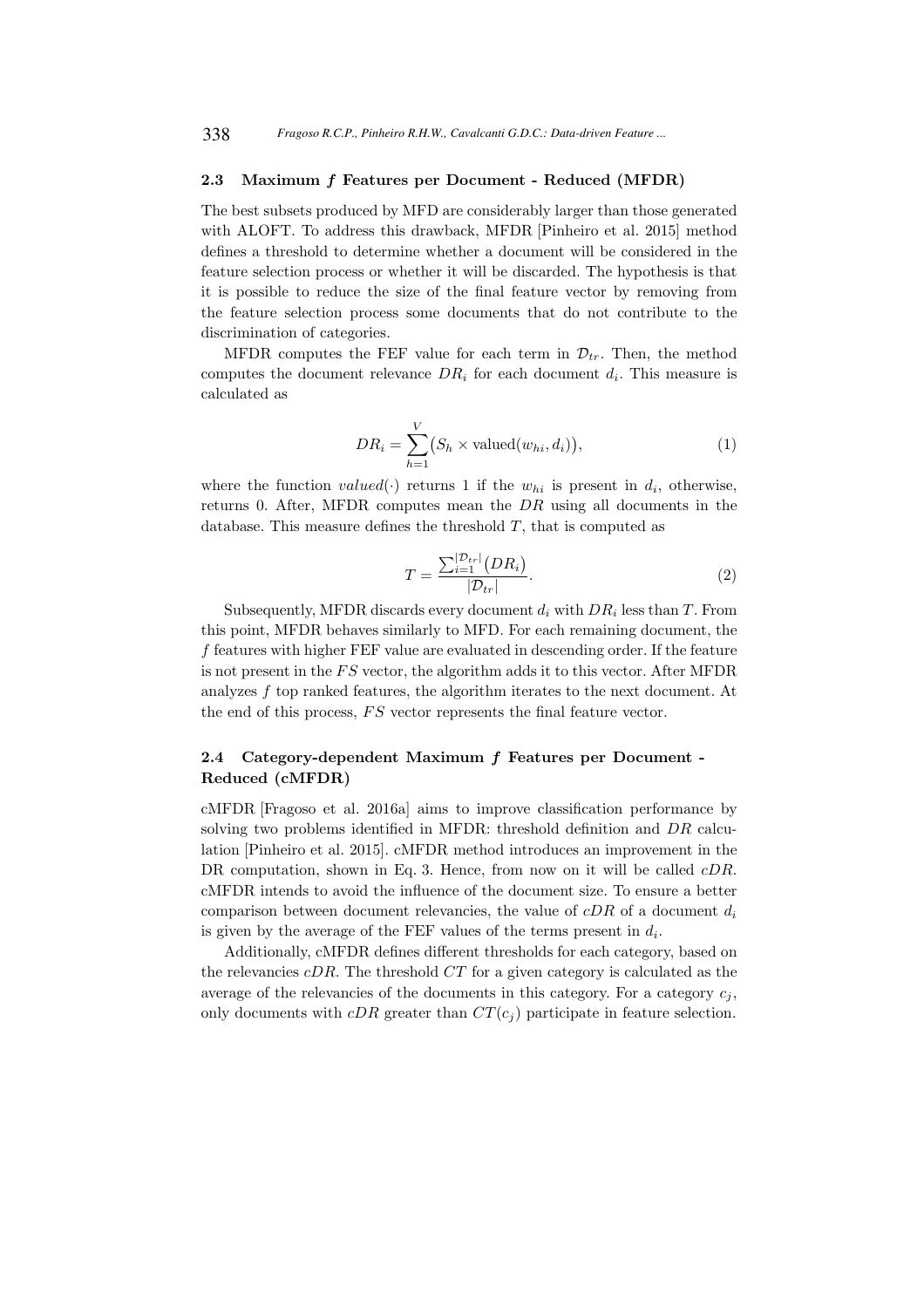cMFDR computes the FEF value for each term  $w_h$  in  $\mathcal{D}_{tr}$ . The FEF values are stored in  $S$  vector. Later,  $cDR$  vector, which stores the relevance of each document, is computed as follows:

$$
cDR_i = \frac{\sum_{h=1}^{V} (S_h \times \text{valued}(w_h, d_i))}{\sum_{h=1}^{V} \text{valued}(w_h, d_i)},
$$
\n(3)

where S is the vector that stores the FEF value of the term  $w<sub>h</sub>$  in its hth position. The function  $valued(\cdot)$  returns 1 if a given term is valued in a given document, otherwise, it returns 0. The next step is to compute CT vector, which stores the thresholds for each category in  $\mathcal{D}_{tr}$ . CT computation is given by

$$
CT(c_j) = \frac{\sum_{i=1}^{|\mathcal{D}_{tr}|} (cDR_i \times \text{belongs}(d_i, c_j))}{\sum_{i=1}^{|\mathcal{D}_{tr}|} \text{belongs}(d_i, c_j)},
$$
\n(4)

where the function  $belongs(\cdot)$  returns 1 if a given document belongs to a given category, otherwise, returns 0. The final feature vector is computed in the next step. A document  $d_i$  belonging to  $c_j$  is ignored if  $cDR_i$  is less than the threshold  $CT(c_i)$ . From this point, cMFDR method works similarly to MFD and MFDR. For each remaining document, the  $f$  features with higher FEF value are evaluated in descending order. If the feature is not present in  $FS$  vector, the feature is added to the vector. After cMFDR analyzes the  $f$  top ranked features for this document, the algorithm iterates to the next document. At the end of this step, FS vector represents the final feature vector.

#### 2.5 Discussions

In this section we introduce a discussion about the family of feature selection methods presented in the previous sections (Section 2.1 to Section 2.4), their strengths and weaknesses.

ALOFT is the first method of this family. It was designed to overcome a problem concerning classical filtering methods: documents not represented in the final feature vector, leading to empty feature vectors. ALOFT introduces the FS per document, instead of FS per database. With this approach, ALOFT assures that every document is represented in the final feature vector by at least one feature, avoiding empty feature vectors. In addition, ALOFT determines the size of the final feature vector in a data driven way. Experiments carried out by [Pinheiro et al. 2012] show that ALOFT produces smaller features vectors and presents similar or better performance than the classical Variable Ranking. However, for some combinations of FEF and database, the number of selected features may be not sufficient to discriminate all categories. To improve the performance in such situations, MFD was proposed [Pinheiro et al. 2015].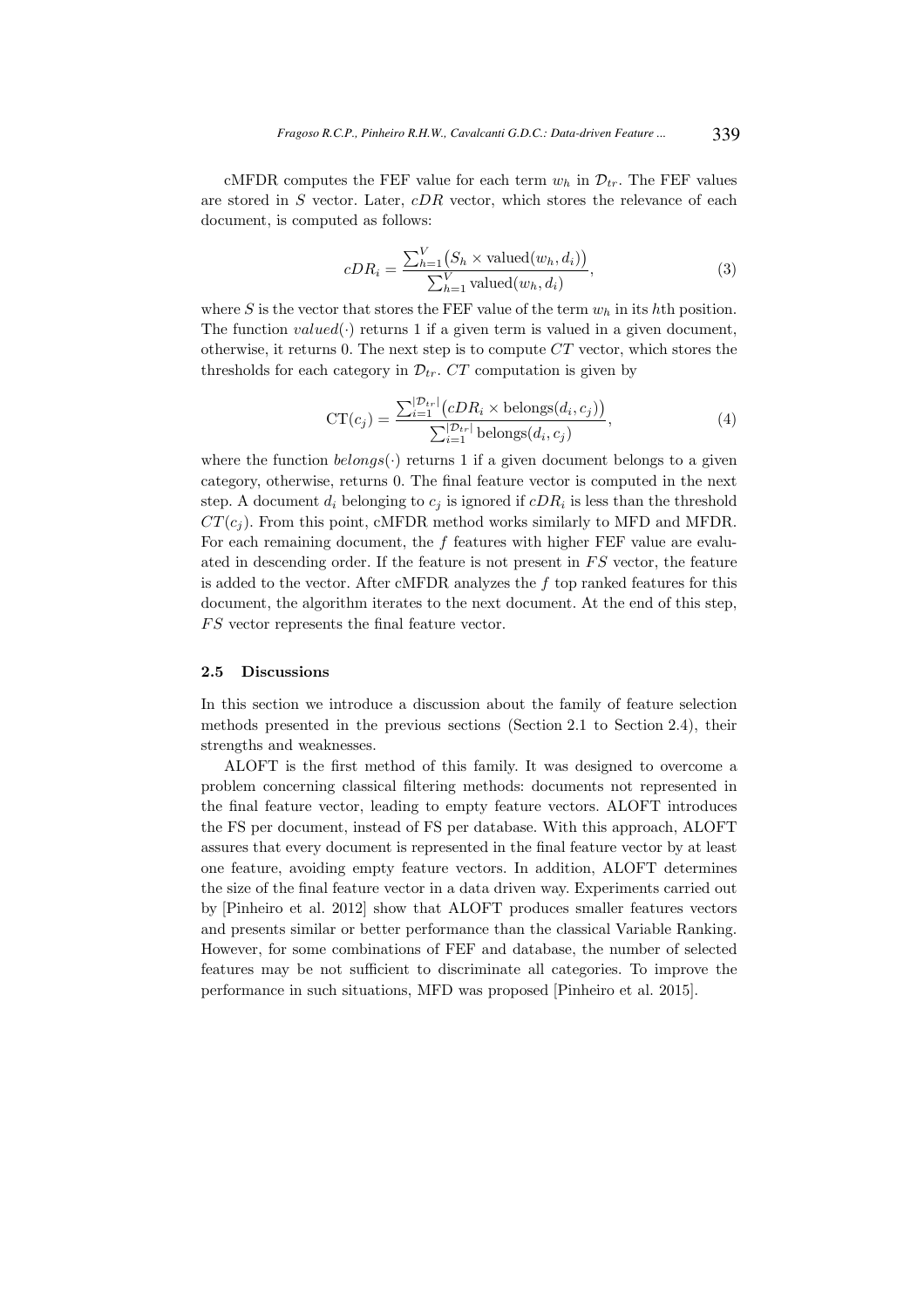Unlike ALOFT, MFD requires a parameter configuration  $(f)$  that guides the definition of the feature vector size. However, the choice of the optimal value for f is much easier than the configuration of  $m$  parameter in classical FS methods [Pinheiro et al. 2015]. This parameter configuration allows MFD to select a sufficient number of features to discriminate the categories. Experimental results [Pinheiro et al. 2015] show that MFD outperforms ALOFT. However MFD produces larger feature vectors than ALOFT and its best results are obtained with large feature vectors. Furthermore, some documents that do not contain relevant features may hinder classification performance. For instance, if a document presents only two relevant features, but  $f$  parameter is configured with value 5, three low FEF features are added to the final feature vector.

The next FS method proposed in this family is MFDR that defines a restriction to a document to be considered in the feature selection process. A threshold is defined based on the documents relevancies (DRs). MFDR present similar or better performance than MFD and achieves its bests results with less features than MFD. Despite MFDR's good performance and its small feature vectors, with MFDR, some categories present a much worse performance than others. This is due to the fact that the method uses a single threshold for the entire database. For instance, if a category  $c_i$  is composed of documents containing lower-FEF terms than other categories, the relevancies DR of documents belonging to  $c_i$  will hardly surpass the global threshold. Thus, the category  $c_i$  may be under-represented in the feature selection process. In other words, a document considered irrelevant  $(DR \text{ less than the mean } DR \text{ of all documents})$  may be important for a particular category.

Another point is that MFDR computes  $DR$  as the sum of FEF values of the valued features of a document. Thus, documents with a large number of terms can be privileged, even if they do not contain relevant terms to discriminate categories. Documents with a large number of features with low FEF values can surpass the threshold and be, therefore, considered relevant, whereas documents with a small number of features with high FEF values can be discarded. For example, a document  $d_1$  composed of 10 terms, all with FEF value equals 1, has  $DR = 10$ . Another document  $d_2$  that contains only one term, with FEF value equals to 9, has  $DR = 9$ . Thus,  $d_1$  is considered more relevant than  $d_2$ , even containing only low FEF terms. If the threshold  $T$  is a value between 9 and 10, document  $d_1$  is considered relevant while  $d_2$  is discarded. Thus, the important information contained in  $d_2$  is lost.

On the other hand, in cMFDR the threshold is computed for each category in  $\mathcal{D}_{tr}$ . Thus, documents are considered relevant or not to a specific category instead of to the whole database, as in MFDR. This approach avoids under-representation of categories in the feature selection process. Furthermore, cMFDR improves the calculation of document relevance, in order to prevent the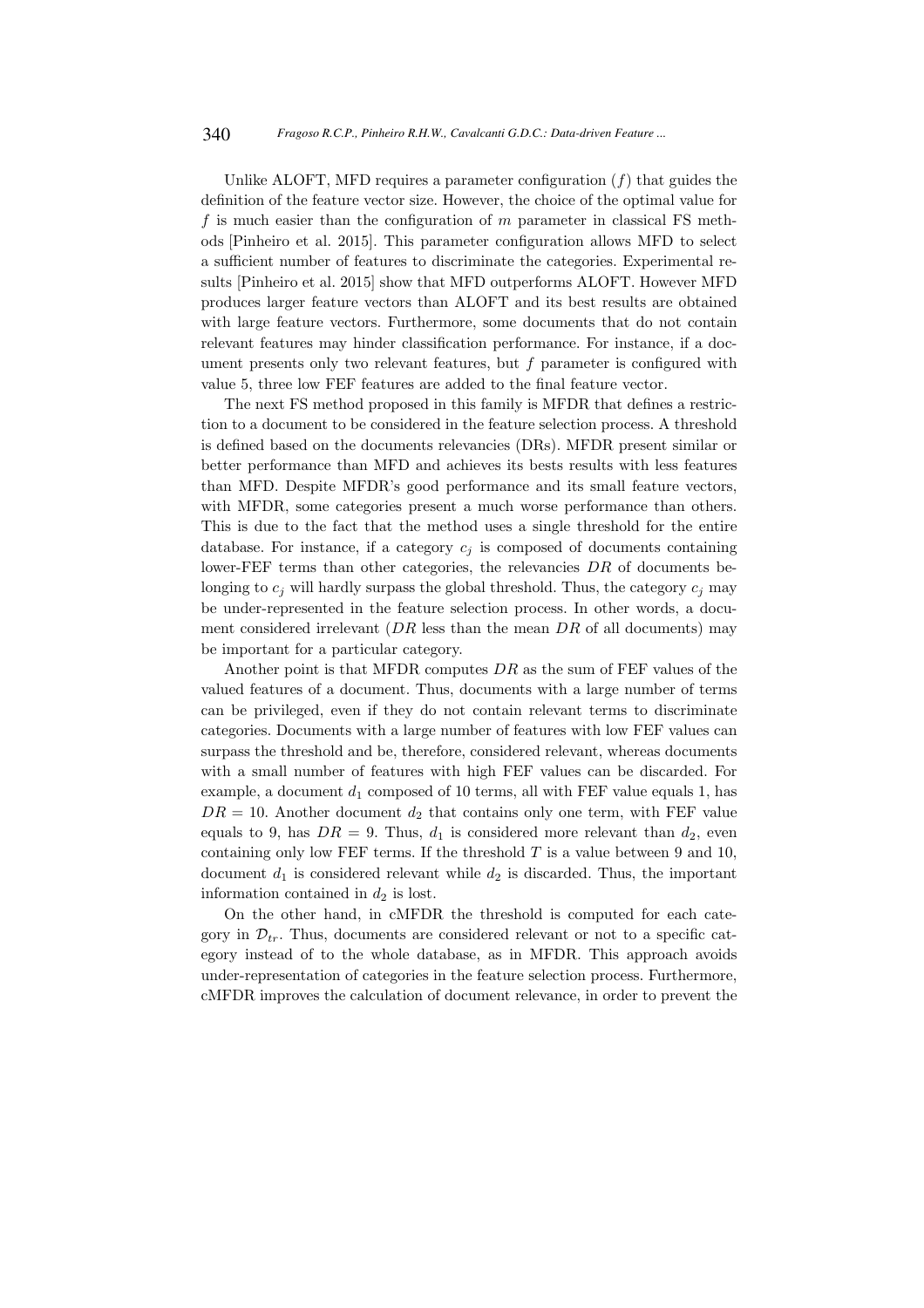influence of the document's size. Using the same value for  $f$  parameter,  $\alpha$ MFDR achieves best performance than MFDR, but selects more features. However, cMFDR presents best performance than MFDR even with lower values for  $f$ , when cMFDR selects a similar number of features compared with the best subsets generated with MFDR [Fragoso et al. 2016a].

MFD, MFDR, and cMFDR methods introduce an easier approach to configure the feature vector size than classical feature selection methods. However, this approach still requires an effort to determine the value of the f parameter that produces the subset with the best classification performance. In a production environment, with new documents being presented, it is necessary to reanalyze the database, from time to time, to include these new documents in the feature selection process. Whenever this analysis is performed, the user must manually check the subsets generated by these methods to determine which has the best classification performance. Thus, several values of the f parameter need to be evaluated, which is a computational expensive process. In this sense, the Automatic Features Subsets Analyzer (AFSA) [Fragoso et al. 2016b] was proposed to provide an automatic configuration o f parameter. AFSA is described in the next section.

### 2.5.1 Automatic Feature Subsets Analyzer (AFSA)

AFSA is an auxiliary method for FS methods that use the  $f$  parameter to determine the number of features to be selected per document. AFSA determines in a data driven way the best value for the  $f$  parameter. AFSA generates a number of subsets, using MFD, MFDR or cMFDR FS algorithm, pre-assesses the performance of each subset using a validation set, and finally chooses the f value that generates the most effective subset. This f value is passed to the algorithm used to generate the subsets (MFD, MFDR or cMFDR), which constructs the final feature vector using the training data. The final performance is evaluated using a test set.

The method requires a parameter  $n$ , which determines the number of subsets to be generated and pre-assessed. For each value of f in  $[1, n]$ , MFD, MFDR or cMFDR perform feature selection and generate a training subset  $\mathcal{D}tr(f)$  and validation subset  $Dval(f)$  and construct a classifier  $\mathcal{C}_f$ , using  $Dtr(f)$ . Then  $Dtr(f)$ is pre-assessed using  $C_f$  and  $Dval(f)$ . The result is stored in the fth position of  $R$  vector. In the next step, each value of the  $R$  vector is analyzed looking for the subset with the best classification performance. The f value that produced the subset with best performance, i.e., the position of the  $R$  vector that holds the best performance, is stored in  $bf$ . The algorithm then generates the test set  $\mathcal{D}_{tt}(bf)$  and uses it with the classifier  $\mathcal{C}_{bf}$  to evaluate the final performance.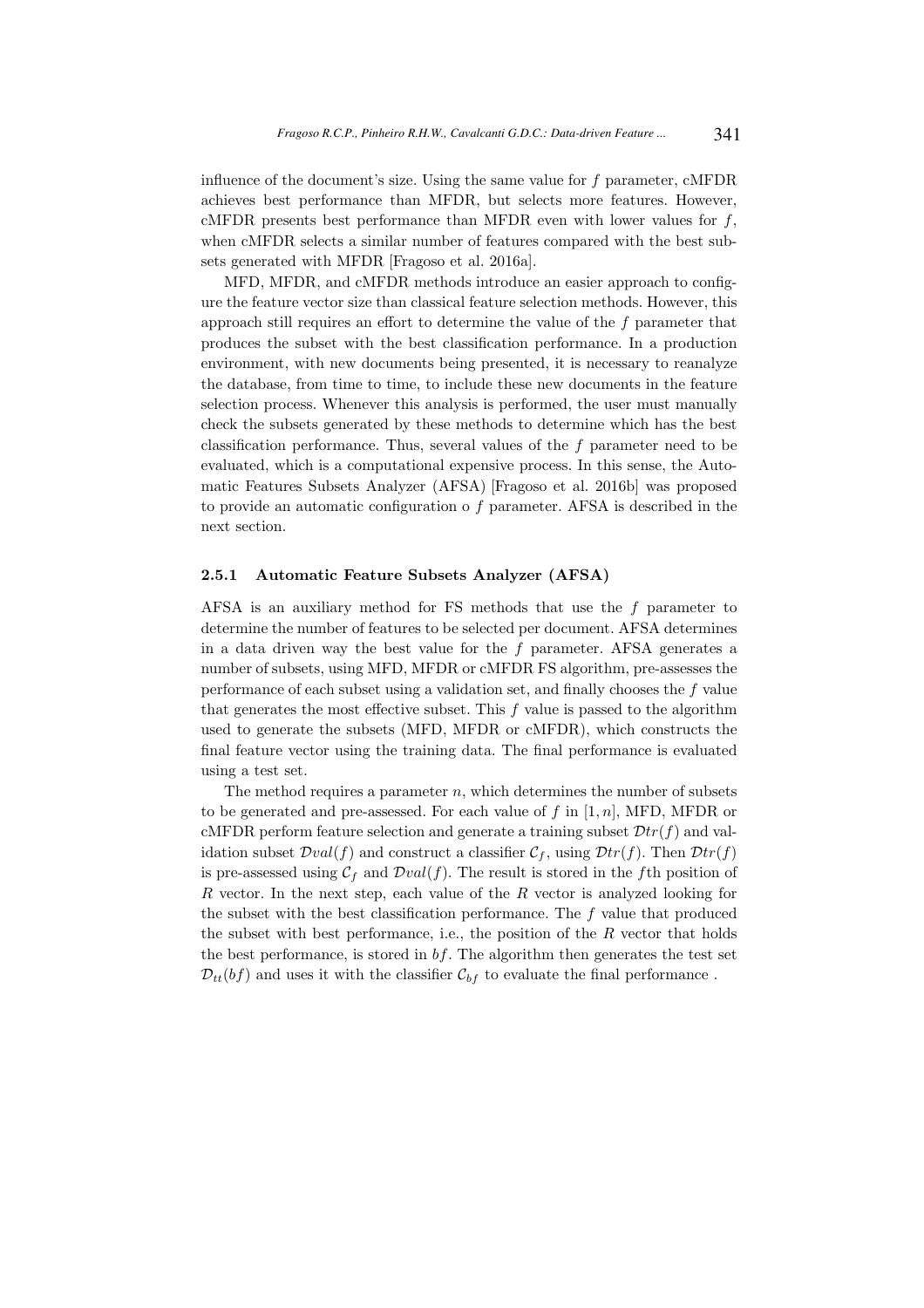## 3 Toy Example

This section presents a toy example to compare the features selected methods described in Section 2. Table 1 shows a training set  $(\mathcal{D}_{tr})$  composed of 12 documents  $(d_1 \text{ to } d_{12})$ , each represented by 7 features  $(w_1 \text{ to } w_7)$  and labeled  $(C)$ as one of the two classes (A and B). The document relevance is calculated using Equation 1 for the MFDR  $(DR)$  and Equation 3 for the cMFDR  $(cDR)$ . The bottom line of Table 1 shows the score  $(S)$  for each feature. The chosen FEF to calculate  $S$  is the Document Frequency (DF) that counts how many documents a given feature appears, i.e., has the value 1. DF is an unsupervised approach since it does not require class information.

Table 1: Toy example showing each training set document  $(d_i \in \mathcal{D}_{tr})$  with its features  $(w_h)$ , class  $(C)$  and document relevance for MFDR  $(DR)$  and cMFDR  $(cDR)$ . The bottom line presents the score of each feature (vector S).

|          |          |    |   |                |                |          |          |   |    | $w_1\ w_2\ w_3\ w_4\ w_5\ w_6\ w_7 C DR\ cDR$ |
|----------|----------|----|---|----------------|----------------|----------|----------|---|----|-----------------------------------------------|
| $d_1$    | 1        | 1  | 1 | 0              | 0              | 0        | 1        | A | 24 | 6.00                                          |
| $d_2$    | 1        | 1  | 1 | 0              | 1              | 0        | 0        | A | 27 | 6.75                                          |
| $d_3$    | 1        | 1  | 1 | 0              | 1              | 1        | 0        | А | 30 | 6.00                                          |
| $d_4$    | 1        | 1  | 1 | 1              | 1              | 1        | $\theta$ | А | 32 | 5.33                                          |
| $d_5$    | 1        | 1  | 1 | 0              | $\theta$       | 0        | 0        | A | 23 | 7.67                                          |
| $\, d_6$ | 0        | 1  | 0 | $\overline{0}$ | 1              | 1        | $\theta$ | B | 17 | 5.67                                          |
| $d_7$    | 0        | 1  | 1 | $\overline{0}$ | $\theta$       | 0        | $\theta$ | B | 17 | 8.50                                          |
| $d_8$    | $\theta$ | 1  | 1 | 1              | $\theta$       | 0        | $\theta$ | В | 19 | 6.33                                          |
| $d_9$    | 1        | 1  | 0 | 0              | $\overline{0}$ | $\theta$ | $\theta$ | B | 16 | 8.00                                          |
| $d_{10}$ | 0        | 1  | 0 | 0              | 0              | 0        | 0        | в | 10 | 10.00                                         |
| S        | 6        | 10 | 7 | $\overline{2}$ | 4              | 3        | 1        |   |    |                                               |

This toy example covers ALOFT, MFD, MFDR and cMFDR. Only AFSA is not showed in this toy example since it is an improvement that can be used with any of these methods. The classes of this toy problem can be perfectly classified using the features  $w_1$  and  $w_3$ .

Starting with ALOFT, this method does not use the information of the last two columns  $(DR \text{ and } cDR)$  nor the bottom line  $(S)$ . ALOFT selects only one feature per document. Therefore, the new feature vector is composed of a single feature  $w_2$ . This occurs because  $w_2$  is present in every document and has the highest FEF value. This problem can occur in real databases with the wrong choice of FEF. This aggressive feature selection is the main problem of ALOFT and it is alleviated using its successor: MFD.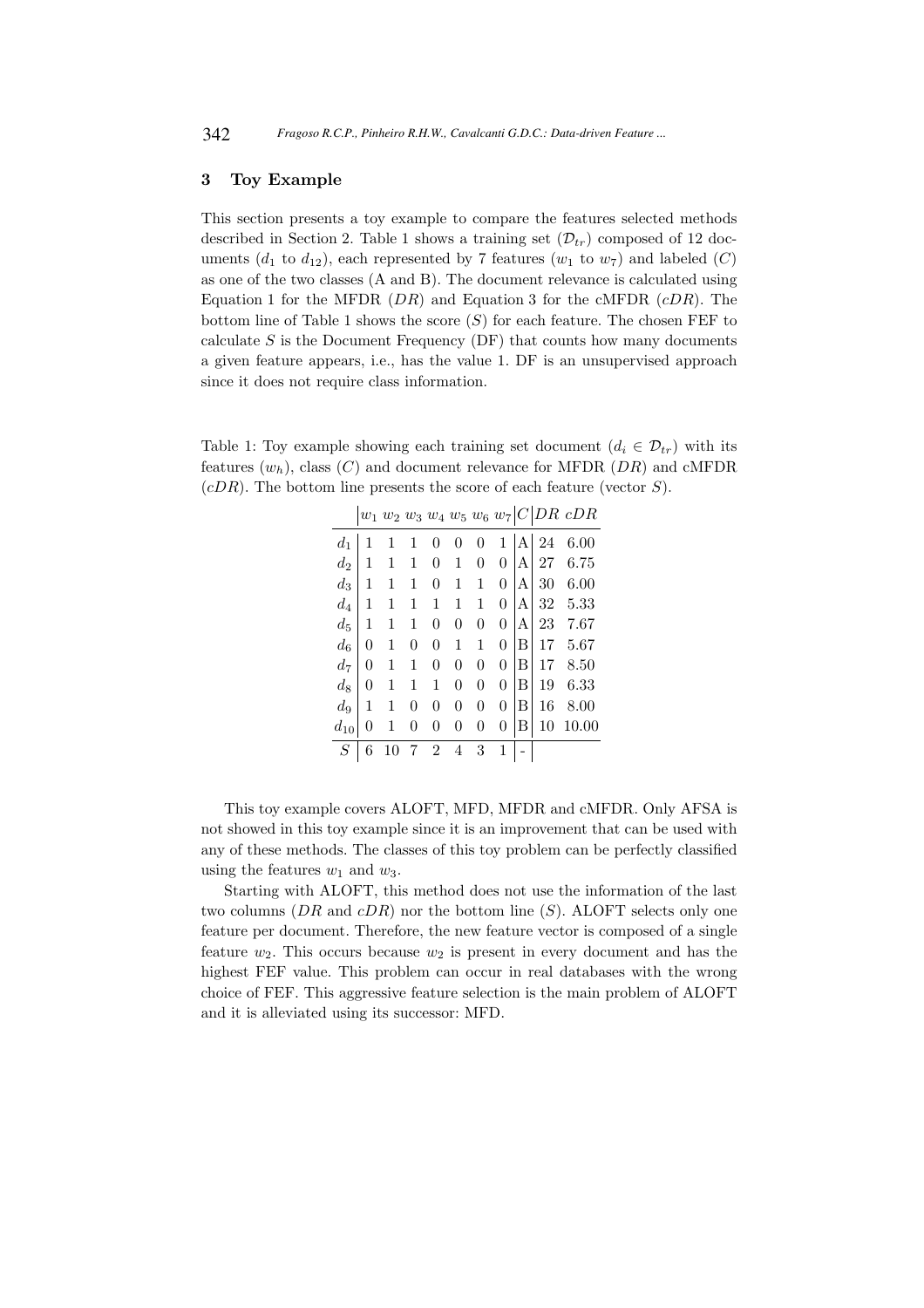MFD selects f features per document and still does not use the information of the last two columns of Table 1. Let's assume, for simplicity sake, that  $f = 2$ for MFD and all the subsequent methods. In this manner, MFD selects  $w_2$  plus the feature with the second highest FEF value in each document. Therefore, MFD selects 4 features:  $w_2$ ,  $w_3$ ,  $w_5$  and  $w_1$ . Now, there are enough features to discriminate the classes. However,  $w_2$  and  $w_5$  are not necessary. Therefore, increasing the number of features selected per document solves the problem of ALOFT, but can result in selecting too much features. MFDR is proposed to insert restrictions to MFD and reduce the number of features selected without being as aggressive as ALOFT.

MFDR requires the  $DR$  information and also a threshold, which in this Toy Example is  $T = 21.50$  (the mean of DR). Now, not every document is used during the selection. Only documents with  $DR > T$  are considered. Therefore, only 5 documents  $(d_1, d_2, d_3, d_4$  and  $d_5)$  are used to select the features. Maintaining  $f = 2$ , MFDR selects only 2 features:  $w_2$  and  $w_3$ . MFDR is less aggressive than ALOFT, but still does not select the best subset of features. The main reason for such behavior is the calculation of  $DR$ , which disregards the number of features in the documents. Therefore, documents with lots of features are considered important, which is rarely the case. Documents with lots of features increase the chance of selecting irrelevant features. Furthermore, the global threshold  $T$ may discard documents belonging to classes with documents containing low FEF features. In this Toy Example, MFDR only uses documents belonging to class A. cMFDR takes into account the problems of MFDR and alleviates them.

cMFDR calculates the document relevance  $(cDR)$  per class. For the toy example, the thresholds are  $CT(A) = 6.35$  and  $CT(B) = 7.70$ . A document is only considered when  $cDR > CT(dass(d_i))$ . The threshold is not biased by documents from other classes, because each class is treated separately. cMFDR selects 3 features:  $w_2$ ,  $w_3$  and  $w_1$ . cMFDR presents three important aspects: i) it avoids the traps of selecting few features because of the parameter  $f = 2$ ; ii) it does not select too much features because only five documents were considered  $(d_2, d_5, d_7, d_9 \text{ and } d_{10})$ ; and, iii) it avoids great part of the irrelevant features because of the class dependent threshold.

#### 4 Experiments

This section presents the experiments carried out to analyze the performance of the feature selection methods: AFSA, cMFDR, MFDR and MFD. The 10-fold stratified cross-validation was employed in the experiments, where the database  $\mathcal D$  was partitioned into 10 folds of similar sizes, keeping the proportion of documents per category equivalent to the proportion found in the original database. Since AFSA method requires one fold for validation, only in this method it was used eight folds for training, one for validation and one for testing.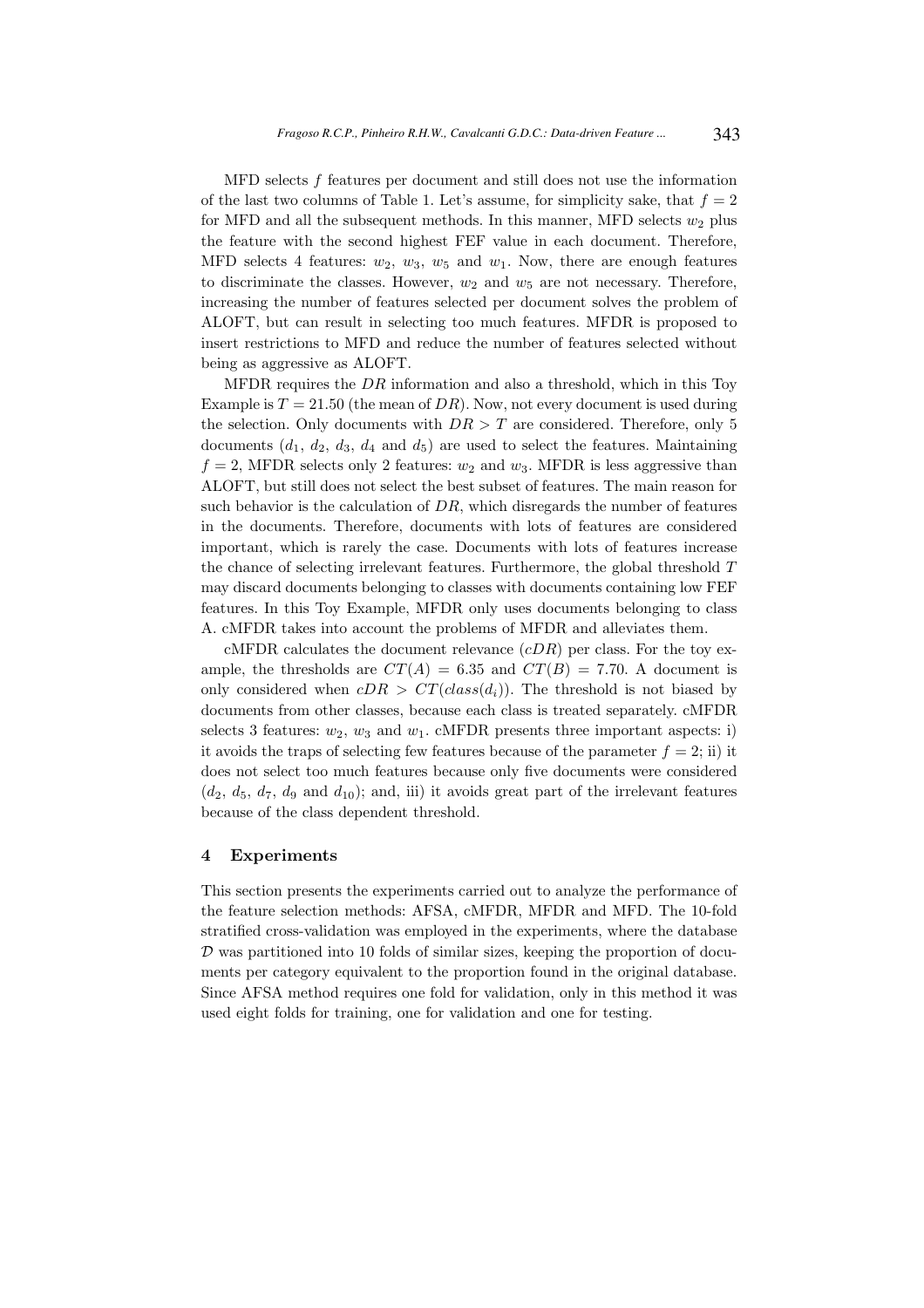MFD, MFDR and cMFDR methods require a positive integer for the  $f$  parameter, which determines how many features should be selected per document. The best classification performances of these methods are achieved with  $f$  assuming values between 1 and 10 [Pinheiro et al. 2015, Fragoso et al. 2016a]. Thus, the experiments were carried out with  $f$  varying from 1 to 10 for these feature selection methods. AFSA provides automatic parametrization of the f parameter for MFD, MFDR and cMFDR methods, but requires a parameter (n) that is used to determine the number of subsets to be generated by MFD, MFDR or cMFDR. The subsets are generated with  $f$  values ranging from 1 to n. Thus,  $n = 10$  was adopted in the experiments to assure a fair comparison among the methods.

The classification performances of the FS methods evaluated in this paper are assessed using Multinomial Naïve Bayes classifier. This classifier is widely adopted for TC tasks because of its simplicity and efficiency in this kind of problems [Chen et al. 2009]. In order to compare our methods against benchmark classifiers, Multinomial Na¨ıve Bayes, Support Vector Machines (SVM) and Random Forest classifiers were also executed without using any kind of dimensionality reduction on the databases. The choice of SVM for this comparison was due to its acknowledged ability to deal with high dimensionality problems [Leopold, Kindermann 2002]. Random Forest was chosen because it is one of the most successful general purpose classifiers [Biau, Scornet 2016]. Additionally, our methods are compared with Latent Semantic Analysis, a.k.a. Latent Semantic Index (LSI). LSI, is a technique for indexing and retrieval that projects document vectors of an original feature set into the space of semantic concepts from a collection of documents [Deerwester et al. 1990]. Although LSI is a feature extraction method, we included it in the comparison because it is a widely used technique for dimensionality reduction in text classification. We carried out experiments with LSI using 10, 25, 50, 100 and 300 top extracted features. The best results were achieved using 100 features, thus, in this paper, we report only the results obtained using this value.

The classification performances obtained using Multinomial Na¨ıve Bayes on the feature vectors generated by ALOFT, MFD, MFDR, cMFDR and AFSA are compared with the classification performance obtained using Multinomial Naïve Bayes, SVM and Random Forest classifiers on the original feature vectors and Multinomial Na¨ıve Bayes and Random Forest on the features vectors extracted using LSI. The comparison was evaluated in terms of performance and execution time.

Three feature evaluation functions (FEFs) that reported good results for TC [Pinheiro et al. 2012, Uysal, Gunal 2012] were adopted in the experiments, namely: Bi-Normal Separation (BNS) [Forman 2003], Class Discriminating Measure (CDM) [Chen et al. 2009] and Chi-Squared (CHI) [Yang, Pedersen 1997].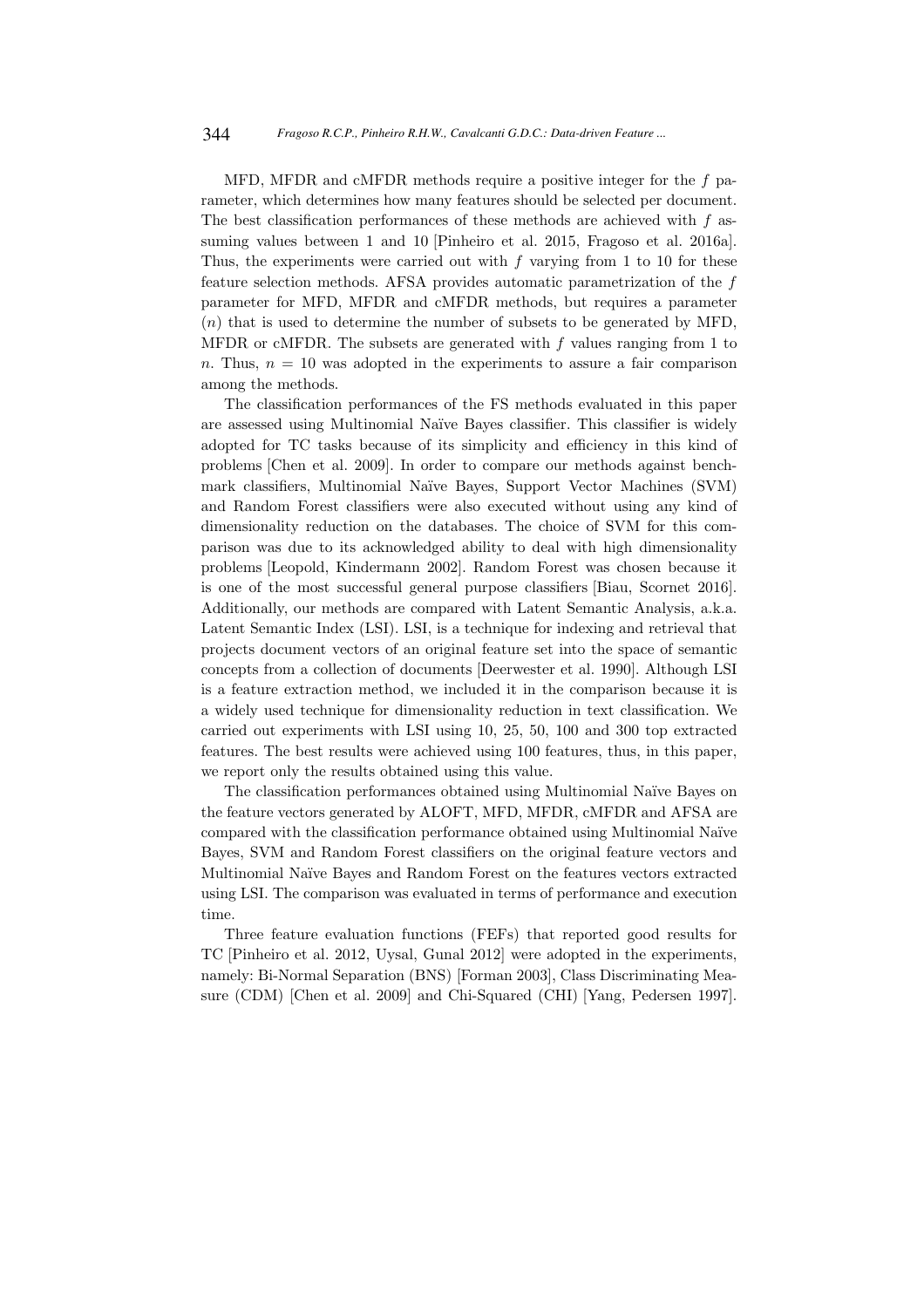In their formulas (Eq. 5 to 7), the following notation was adopted:  $w$  is the evaluated feature;  $P(w|c_i)$  is the probability of the feature w to occur in class  $c_i$ ;  $P(w|\bar{c}_i)$  is the probability that the feature w does not occur in class  $c_i$ ;  $P(\bar{w}|\bar{c}_i)$ is the probability that every feature but w does not occur in class  $c_i$ ;  $P(w)$ is the probability that a random document contains the feature w;  $P(\bar{w})$  is the probability that a random document does not contain the feature w;  $P(c_i)$  is the probability that a random document belongs to class  $c_j$ ;  $P(\bar{c}_j)$  is the probability that a random document does not belong to class  $c_i$ ; C is the number of categories. In Equation 5,  $F^{-1}$  represents the Normal inverse cumulative distribution function.

$$
BNS(w) = \sum_{j=1}^{C} |F^{-1}(P(w|c_j)) - F^{-1}(P(w|\bar{c_j}))|
$$
\n(5)

$$
CDM(w) = \sum_{j=1}^{C} \left| \log \frac{P(w|c_j)}{P(w|\bar{c_j})} \right| \tag{6}
$$

$$
\text{CHI}(w) = \sum_{j=1}^{C} \frac{\left[ P(w|c_j) P(\bar{w}\bar{c_j}) - P(w|\bar{c_j}) P(\bar{w}|\bar{c_j}) \right]^2}{P(w) P(\bar{w}) P(c_j) P(\bar{c_j})}
$$
(7)

The next subsections are organized as follows. Subsection 4.1 shows the performance measures used in this paper to evaluate the methods. The databases used in the experiments are described in Subsection 4.2. The results achieved in the experiments are presented in Subsection 4.3 and Subsection 4.3.1 details the statistical tests performed.

#### 4.1 Performance measures

Several measures may be used to evaluate classification performance [Sebastiani 2002]. In this paper, Micro-Averaged-F1 (Mircro-F1) and Macro-Averaged-F1 (Macro-F1) are adopted as performance measures. Both measures are computed using Equation 8:

$$
F1 = \frac{2 \times \text{Precision} \times \text{Recall}}{\text{Precision} + \text{Recall}}.
$$
 (8)

The equations used to compute precision and recall for a category  $c_i$  are:

$$
Precision(c_j) = \frac{TP_j}{TP_j + FP_j} \qquad (9) \qquad Recall(c_j) = \frac{TP_j}{TP_j + FN_j}, \qquad (10)
$$

where  $TP_j$  is the number of instances correctly classified as belonging to the category  $c_j$ ,  $FP_j$  is the number of instances incorrectly classified as belonging to the category  $c_i$  and  $FN_i$  is the number of instances incorrectly classified as not belonging to the category  $c_i$ .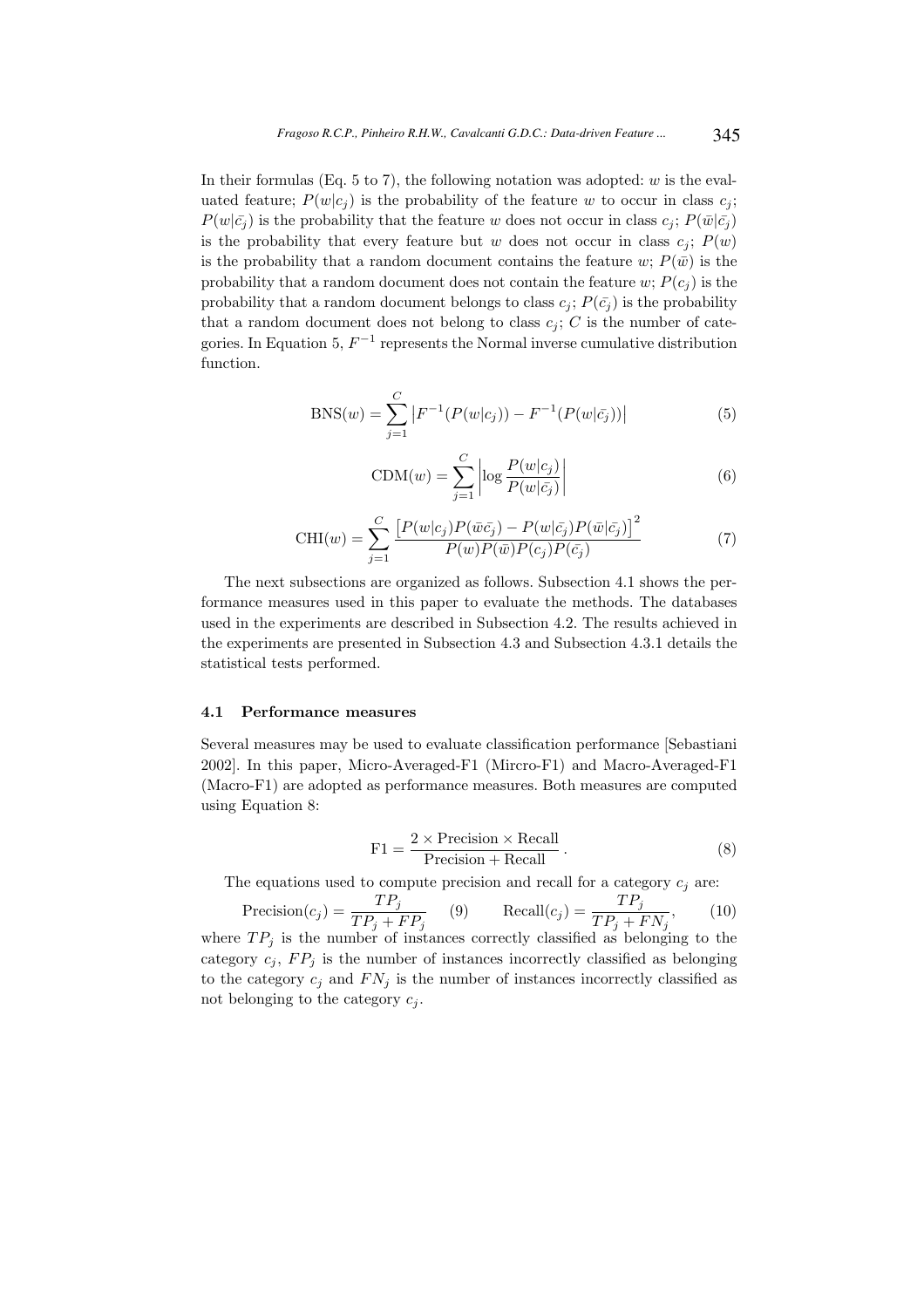Both Micro-F1 and Macro-F1 are calculated as a combination of precision and recall of each category. However, the averaging process for the entire database is different for each measure. The equations from 11 to 14 refer to the precision and recall calculations used in the Micro-F1  $(\mu)$  and Macro-F1  $(M)$  computations. In these equations, C represents the number of categories in the database.

$$
Precision_{\mu} = \frac{\sum_{j=1}^{C} TP_j}{\sum_{j=1}^{C} (TP_j + FP_j)} \quad (11) \quad Recall_{\mu} = \frac{\sum_{j=1}^{C} TP_j}{\sum_{j=1}^{C} (TP_j + FN_j)} \quad (12)
$$

 $Precision_M =$  $\sum_{j=1}^{C} Precision(c_j)$  $\overline{C}$  (13)  $Recall_M =$  $\sum_{j=1}^{C} Recall(c_j)$  $\overline{C_{1,1}}$  (14)

Micro-F1 expresses better the overall performance, but on databases with class imbalance, large categories would dominate the small ones. Macro-F1 reflects better the performance of minority categories, since it treats categories equally in averaging.

|  | Table 2: Databases description. |
|--|---------------------------------|
|--|---------------------------------|

| Database                     |                |        |        |       | $\#$ Cat. $\#$ Docs. $\#$ Features Sparsity (%) Maj. cat. (%) Cat. S. D. Domain |       |             |
|------------------------------|----------------|--------|--------|-------|---------------------------------------------------------------------------------|-------|-------------|
| $20$ Newsgroup <sup>1</sup>  | 20             | 18,821 | 70,216 | 99.73 | 5.31                                                                            | 0.51  | E-mails     |
| $\mathrm{CSTR}$ $^2$         | $\overline{4}$ | 299    | 1,726  | 96.86 | 42.81                                                                           | 15.89 | Scientific  |
| Oh<br>0 $^2\,$               | 10             | 1,003  | 3,183  | 98.35 | 19.34                                                                           | 5.33  | Medical     |
| Oh <sub>5</sub> $^2$         | 10             | 918    | 3,013  | 98.19 | 16.23                                                                           | 3.72  | Medical     |
| Oh 10 <sup>2</sup>           | 10             | 1,050  | 3,239  | 98.28 | 15.71                                                                           | 4.25  | Medical     |
| Oh $152$                     | 10             | 913    | 3,100  | 99.97 | 5.06                                                                            | 1.26  | Medical     |
| Reuters $02$                 | 13             | 1,504  | 2,887  | 98.21 | 40.43                                                                           | 11.56 | <b>News</b> |
| Reuters1 <sup>2</sup>        | 25             | 1,657  | 3,759  | 98.60 | 22.39                                                                           | 5.54  | <b>News</b> |
| Reuters $103$                | 10             | 9,980  | 10,987 | 99.18 | 39.72                                                                           | 12.15 | <b>News</b> |
| Review-Polarity <sup>2</sup> | $\overline{2}$ | 2,000  | 15,698 | 98.69 | 50.00                                                                           | 0.00  | Sentiment   |
| SyskillWebert <sup>2</sup>   | $\overline{4}$ | 334    | 4,340  | 97.85 | 41.02                                                                           | 10.75 | Web pages   |
| TDT2T30 <sup>3</sup>         | 30             | 9,394  | 36,093 | 99.39 | 19.63                                                                           | 5.12  | <b>News</b> |
| Tr11 <sup>2</sup>            | 9              | 414    | 6,430  | 95.62 | 31.88                                                                           | 9.80  | TREC        |
| $Tr12$ <sup>2</sup>          | 8              | 313    | 5,805  | 95.29 | 29.71                                                                           | 7.98  | TREC        |
| Tr21 $^2$                    | 6              | 336    | 7,903  | 94.05 | 68.75                                                                           | 25.88 | TREC        |
| Tr23 $2$                     | 6              | 204    | 5,833  | 93.39 | 44.61                                                                           | 15.58 | TREC        |
| Tr41 $^2$                    | 10             | 878    | 7,455  | 95.13 | 27.68                                                                           | 9.13  | TREC        |
| Tr45 $^2$                    | 10             | 690    | 8,262  | 96.60 | 23.19                                                                           | 6.69  | TREC        |
| WAP <sup>2</sup>             | 20             | 1,560  | 8,461  | 98.33 | 21.86                                                                           | 5.20  | Web pages   |
| WebKB4 <sup>1</sup>          | $\overline{4}$ | 4,199  | 7,770  | 98.05 | 38.99                                                                           | 11.18 | Web pages   |

<sup>1</sup> http://ana.cachopo.org/databases-for-single-label-text-categorization<br><sup>2</sup> http://sites.labic.icmc.usp.br/text\_collections<br><sup>3</sup> http://www.cad.zju.edu.cn/home/dengcai/Data/TextData.html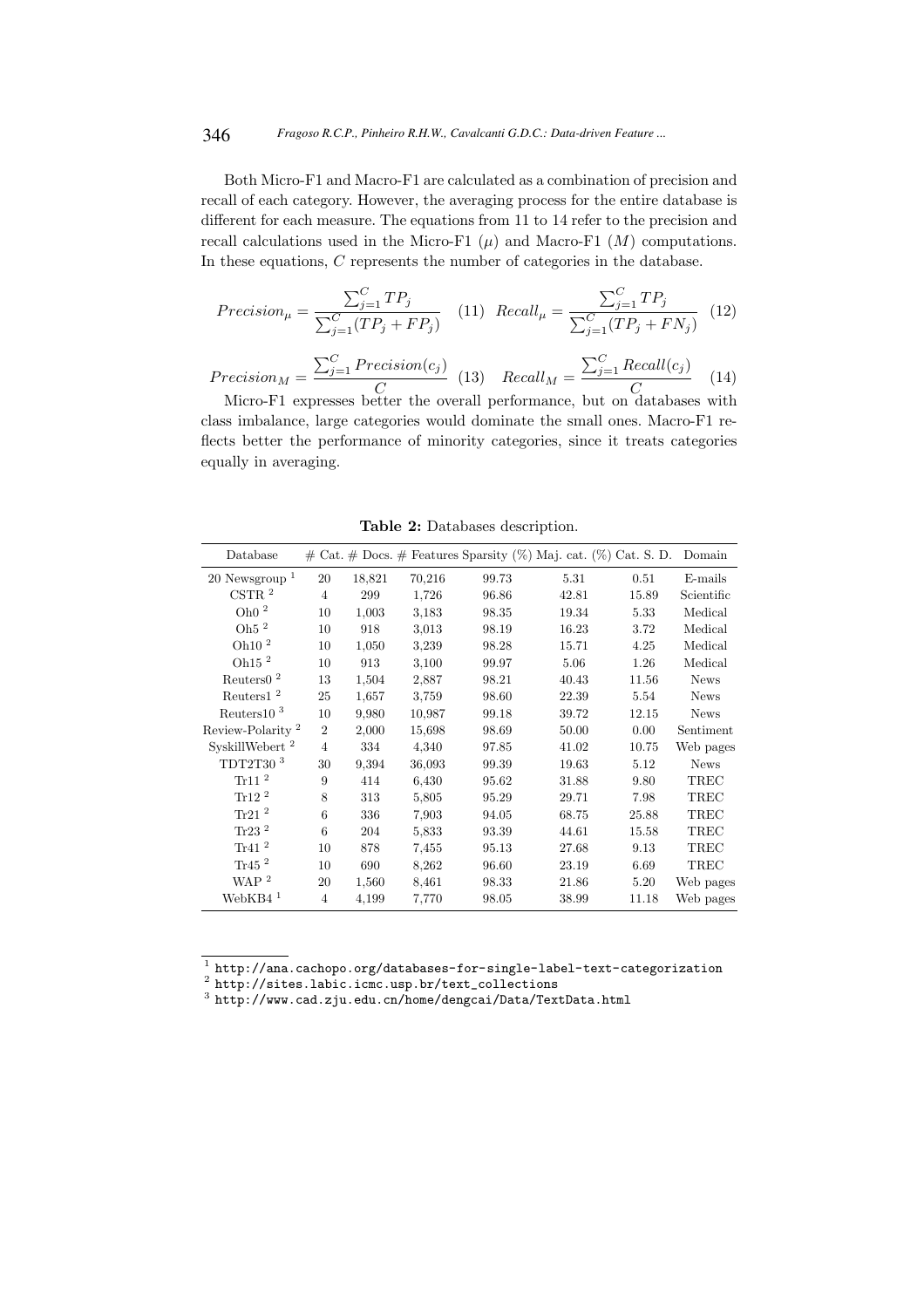#### 4.2 Databases

The experiments were carried out using 20 databases that present a wide variety in terms of size, dimensionality, number of categories, domains and skewness. Table 2 shows the aspects of the databases used in the experiments. In this table, " $#$  Cat" represents the number of categories; " $#$  Docs", the number of documents; "# Features", the number of features in BoW representation; "Sparsity, the proportion of zeros in the BoW representation; "Maj. cat." means the proportion of documents that belong to the majority category; "Cat. S.D." means the standard deviation considering the percentage of documents that belong to each class; and "Domain" represents the purpose of the database. TREC domain means that the database was obtained in Text REtrieval Conference.

#### 4.3 Experimental Results

The experiments evaluate dimensionality reduction rates, classification performances and execution times obtained by the different combinations of feature selection methods, feature evaluation functions and parameters configurations.

The results for MFD, MFDR, cMFDR methods and their combination with AFSA are depicted in Figures  $1(a)$ ,  $1(b)$  and  $1(c)$ , respectively. Each pair of figures compares Micro-F1 and Macro-F1 performances.

MFD, MFDR and cMFDR are represented as points, one for each value for f parameter. AFSA results are represented as horizontal slashed lines. Each color represents one of the feature evaluation functions: red for BNS, green for CDM and blue for CHI. Each result shown in Figure 1 represents the average performance of a method/configuration across all 20 databases (described in Section 4.2). For benchmarking purposes, the figure also provides the classification performances obtained by Multinomial Na¨ıve Bayes, SVM and Random Forest classifiers on the original feature vectors and Multinomial Naïve Bayes and Random Forest on the features vectors extracted by LSI. Their results are presented as horizontal lines.

Among the MFD, MFDR and cMFDR methods, the best classification performances, for both Micro-F1 and Macro-F1, are achieved by MFD. The results obtained by cMFDR are close to MFD. MFDR method presents the lower Micro-F1 and Macro-F1 scores. Regarding AFSA, its combination with MFD and cMFDR yield the best performances. AFSA+MFDR is the AFSA configuration that obtains the most feeble results. The automatic parameterization provided by AFSA leads to performances similar to the best configurations of the base feature selection methods (MFD, MFDR and cMFDR).

In general, it is noteworthy that CHI is the FEF that presents the best results. With this feature evaluation function, MFD, AFSA+MFD, cMFDR and AFSA+cMFDR methods outperform Na¨ıve Bayes, SVM and Random Forest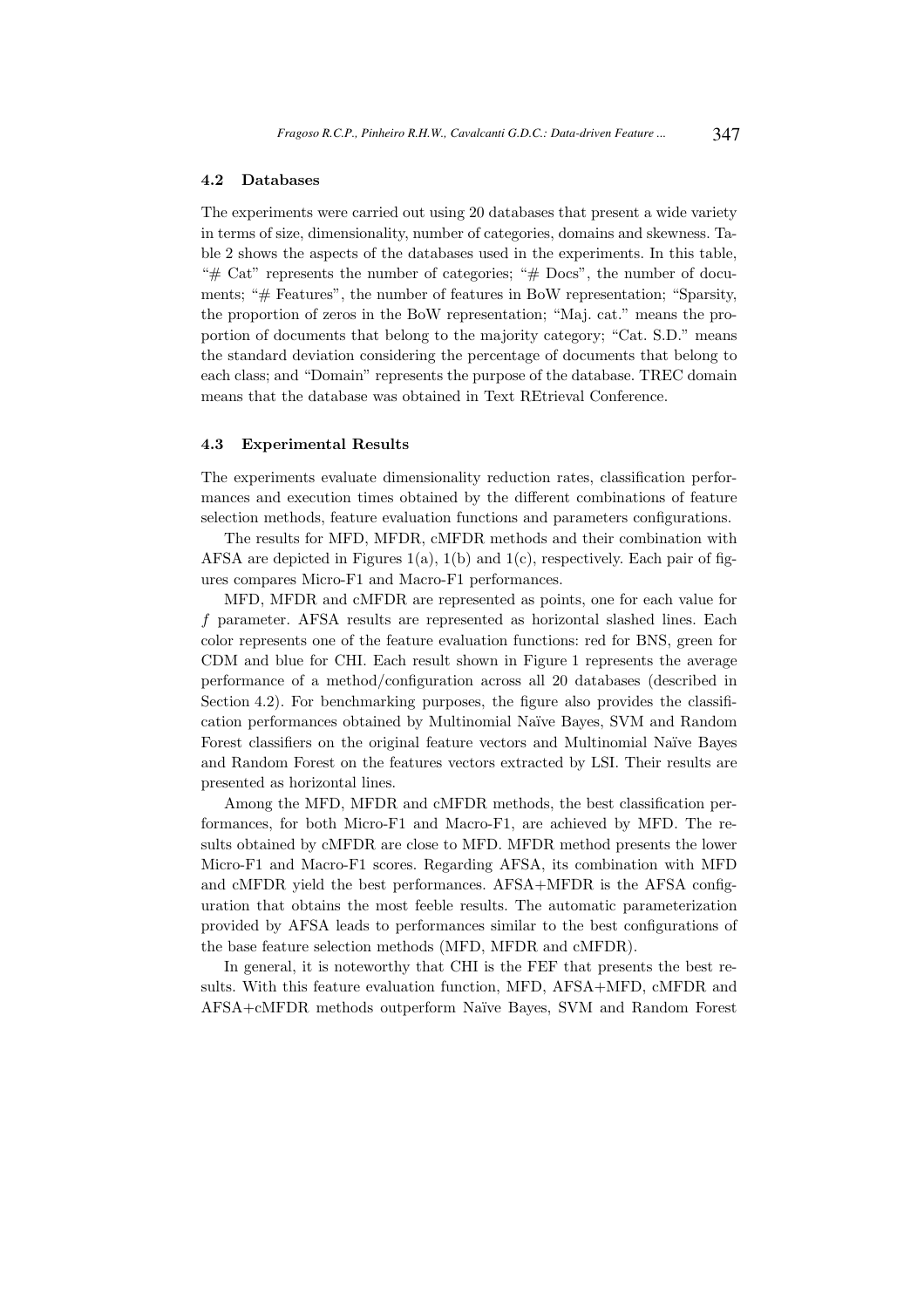

Figure 1: Comparisons: (a) MFD vs. AFSA+MFD, (b) MFDR vs. AFSA+MFDR and (c) cMFDR vs. AFSA+cMFDR.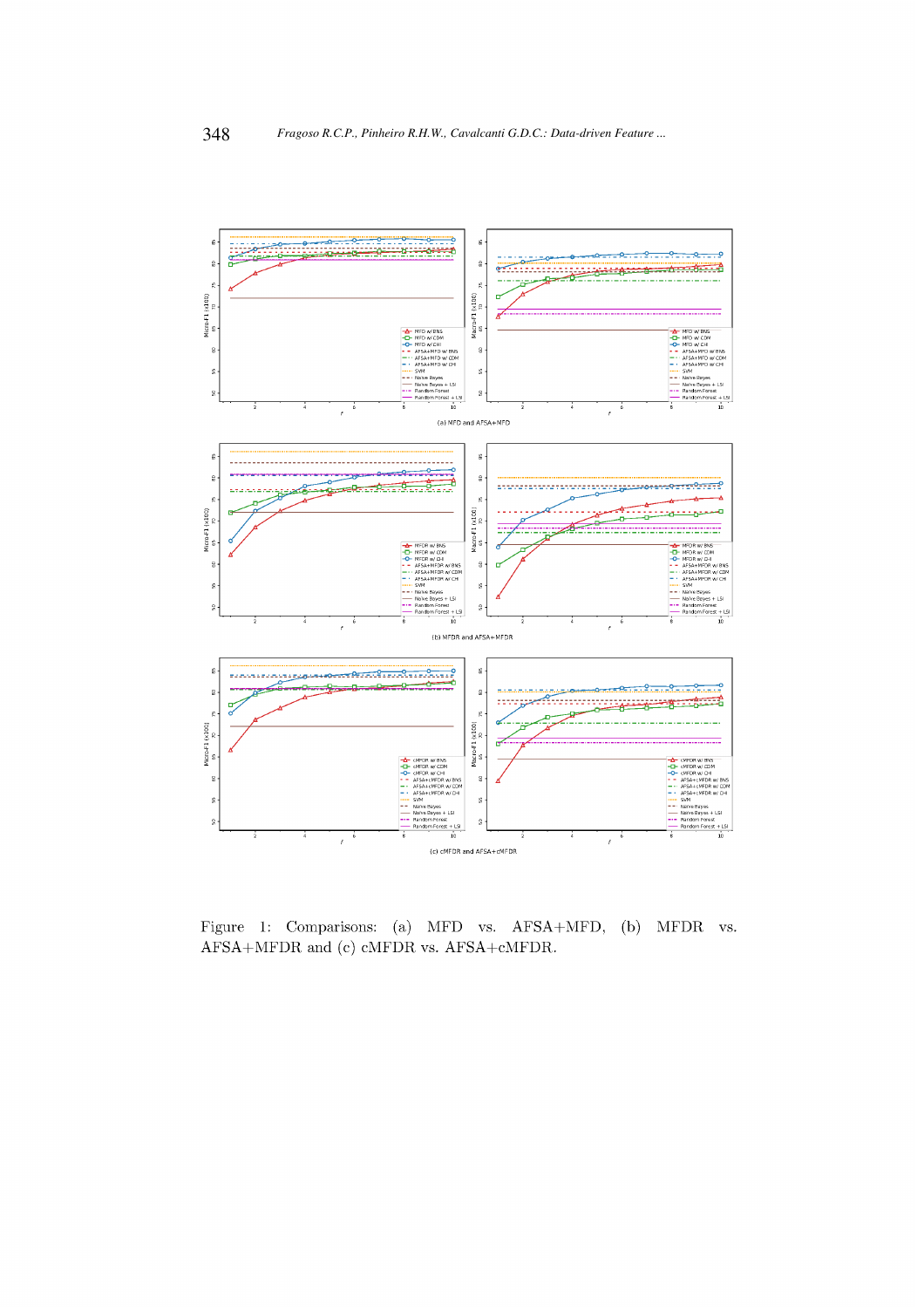classifiers using the original databases, in terms of Macro-F1. Furthermore, concerning to Micro-F1, MFD, AFSA+MFD, cMFDR and AFSA+cMFDR methods perform similarly to SVM classifier and outperform Na¨ıve Bayes and Random Forest using the original databases. However, such results are achieved using less than  $10\%$  of features of the original databases, while Naïve Bayes, SVM and Random Forest classifiers use all features. Our methods outperform both Naïve Bayes and Random Forest, using the features extracted with LSI, for the majority of the configurations. These techniques presented the worst results, markedly Naïve Bayes with LSI. It is important to note that LSI presents feeble Macro-F1 score. This indicates that this technique may not deal well with examples from minority classes.

Figure 1 shows the classification performances of the FS methods. However, the classification performance alone is not sufficient to state that a method is superior to other. FS methods face a dichotomy between performance and dimensionality reduction (DR). Thus, it is also important to analyze DR rates.

Figure 2 shows scatter plots relating classification performance and dimensionality reduction. Each pair of figures, Figures  $2(a)$ ,  $2(b)$  and  $2(c)$  present a scatter plot for Micro-F1 vs. dimensionality reduction and Macro-F1 vs. dimensionality reduction, comparing one of MFD, MFDR or cMFDR methods and its combination with AFSA. Dimensionality reduction is shown as the percentage reduction of the feature space. For MFD, MFDR or cMFDR methods, Figure 2 exhibits the results for each value for  $f$  parameter, from 1 to 10, as hollow markers in the graphs. The results of the AFSA are shown as filled markers. Dashed lines indicate the dimensionality reduction and classification performance, for each AFSA result. These lines are used to verify the efficiency of AFSA method against the MFD, MFDR and cMFDR methods. Results located in the upper right quadrant formed by the lines are considered better than the AFSA result represented by these lines. The results for Na¨ıve Bayes, SVM and Random Forest classifiers using the original databases are not presented in the figure, since in these cases, there is no dimensionality reduction.

Among MFD, MFDR or cMFDR methods, MFDR is the one that achieved the best DR rates (99.8% for BNS and  $f = 1$ ). For AFSA, its combination with MFDR, using BNS, achieved the highest reduction rate: 97.9%. MFD and AFSA+MFD yielded the lowest reduction rates. In general, BNS is the feature evaluation function that achieved the best reduction rates. For AFSA, CHI obtained the highest DR rates, except AFSA+MFDR.

By analyzing the results of each FS method (MFD, MFDR or cMFDR) and its combination with AFSA, it is noted that, for each AFSA result, less than 3 base method results, on average, are located in the upper right quadrant. That is, on average, less than 3 results of the base method present a better trade-off between performance and dimensionality reduction than AFSA. For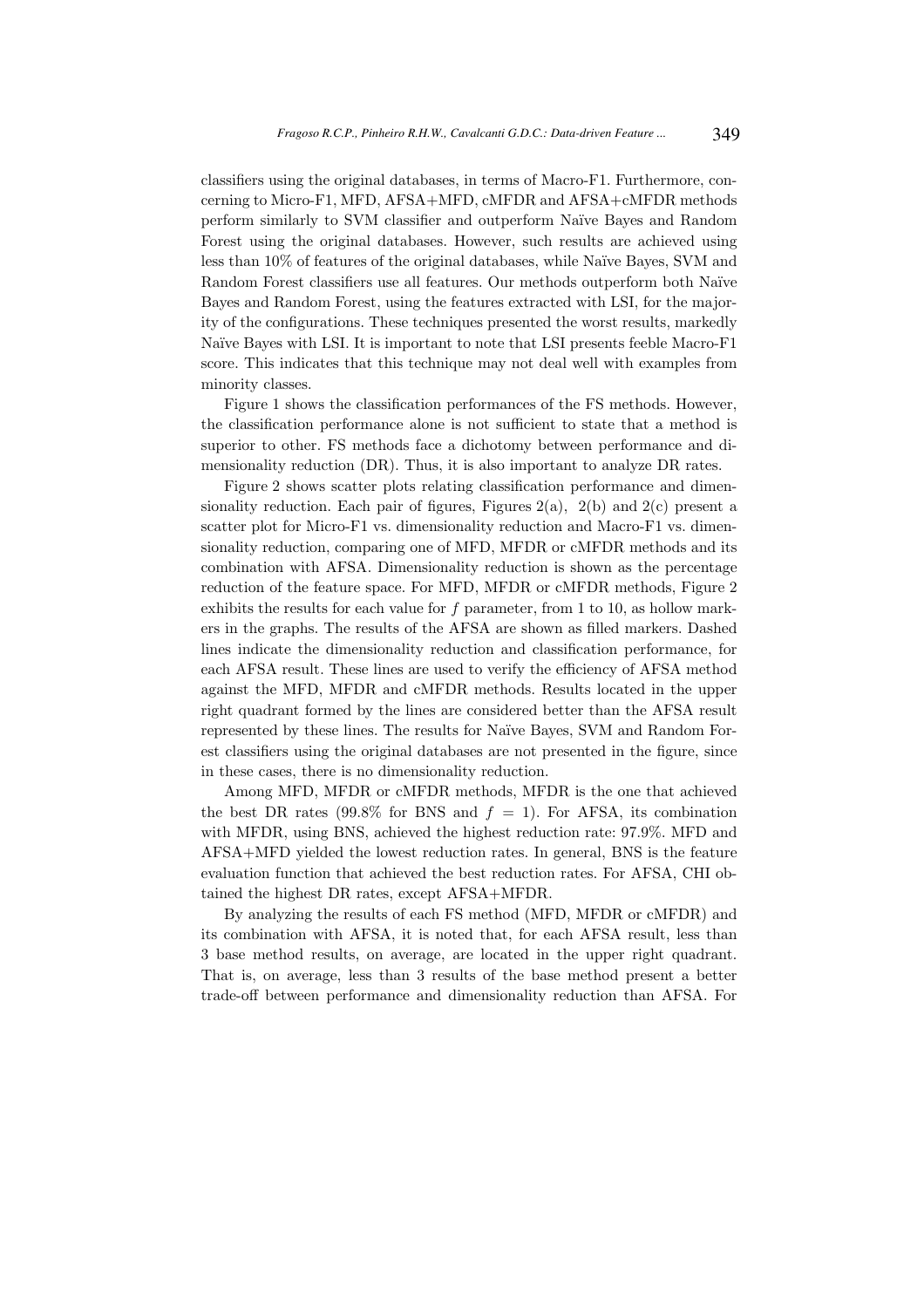

Figure 2: Scatter plot for Micro-F1 (a) and Macro-F1 (b) performances vs. dimensionality reduction (in %) for MFD and AFSA+MFD (a), MFDR and AFSA+MFDR (b) and cMFDR and AFSA+cMFDR (c).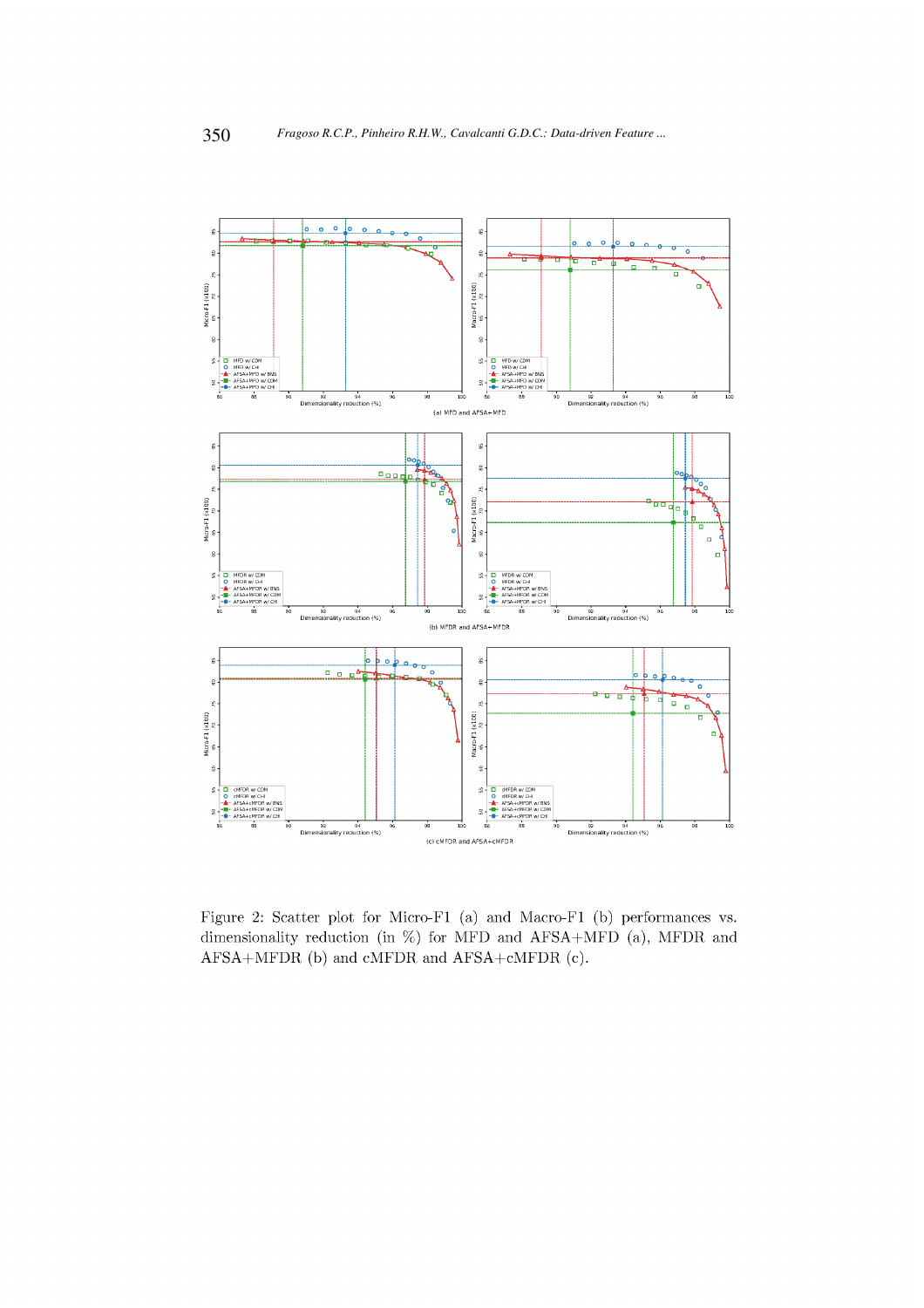example, only two results of cMFDR with CHI are observed in the upper right quadrant relatively to AFSA+cMFDR with CHI. Only for  $f = 6$  and  $f = 7$ . cMFDR obtains a better relation between performance and DR. AFSA+MFDR and AFSA+cMFDR are the methods that present the best trade-offs between classification performance and DR. Both methods obtain, on average, 7.5 out of 10, a best trade-off than MFDR and cMFDR, respectively. AFSA+MFD obtains an average of 6.5 best trade-offs than MFD. Regarding the FEFs, BNS and CHI presents the best results.

MFD, MFDR and cMFDR require an additional effort to find the best value of the f parameter. This search is performed by analyzing values from 1 to 10 for  $f$  [Pinheiro et al. 2015, Fragoso et al. 2016b]. Thus, for each  $f$  value, four tasks are performed: feature evaluation function computation, feature selection, classifier training and classifier test. AFSA searches for the best  $f$  parameter configuration in an automatic fashion. With AFSA, FEF values are computed only once. Additionally, a validation set is used for f parameter configuration, meaning that AFSA uses less training data. Hence, it is expected that AFSA performs faster than the MFD, MFDR and cMFDR methods.

Table 3 shows the mean execution time for each feature selection method. In order to provide a fair comparison, for MFD, MFDR and cMFDR the execution times for  $f$  ranging from 1 to 10 are summed, since these methods require  $f$ parameter configuration. For AFSA, the method itself requires a range for f parameter (from 1 to *n*). In the experiments, this range is also 1 to 10 ( $n = 10$ ). The execution time is measured as training time and test time. In this paper, training time is considered the time taken to compute FEF values, perform feature selection and train the classifier. AFSA uses a validation set to configure the best value for f parameter. Thus, for this method, training times also include time taken to validate the configuration. Test time is merely the time taken to test the classifier. Additionally, for benchmarking purposes, the comparison includes the execution time for Na¨ıve Bayes, SVM and Random Forest classifiers on the original feature vectors. In this case, training time is simply the time taken to train the classifier, since there is no feature selection. Yet, the comparison includes the execution time for Multinomial Naïve Bayes and Random Forest classifiers on the features vectors extracted by LSI.

AFSA presents shorter execution times in comparison with the base methods, MFD, MFDR and cMFDR. For instance, while the total execution time for MFD with CDM is 472, for AFSA+MFD with CDM it is 97. AFSA presents shorter training times and test times than the base methods. Moreover, comparing AFSA with Naïve Bayes, SVM and Random Forest, using the original databases, it is noticed that there is a huge difference in execution times. AFSA+cMFDR and SVM outperforms Naïve Bayes for both Micro-F1 and Micro-F1. However, AFSA+cMFDR is 13 times faster than Na¨ıve Bayes. In comparison with SVM,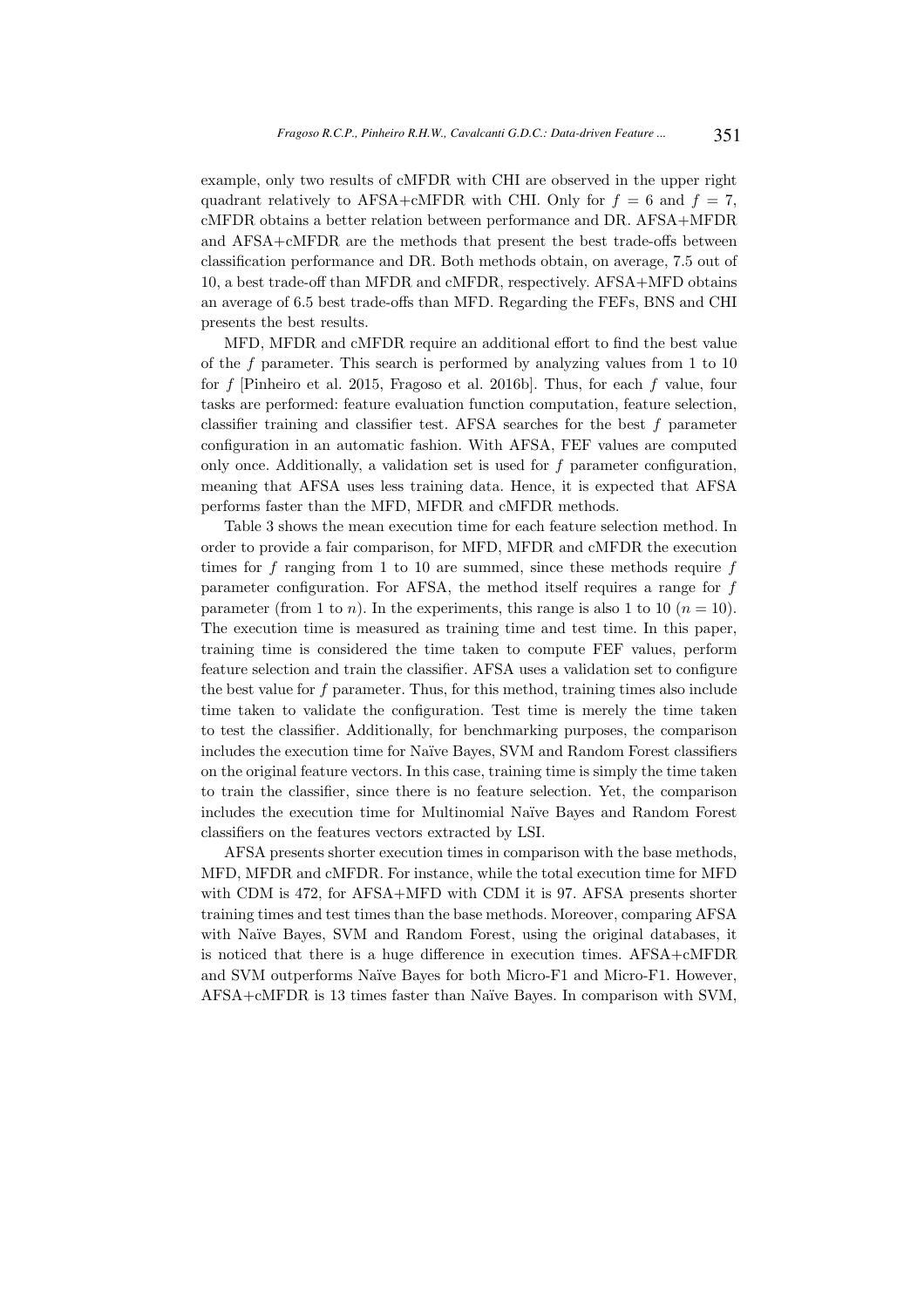| Classifier    | FS Method      | Training |      |     |    | Test                                |                | Total |      |     |  |
|---------------|----------------|----------|------|-----|----|-------------------------------------|----------------|-------|------|-----|--|
|               |                |          |      |     |    | BNS CDM CHI BNS CDM CHI BNS CDM CHI |                |       |      |     |  |
|               | <b>MFD</b>     | 66       | 427  | 123 | 38 | 45                                  | 26             | 104   | 472  | 149 |  |
|               | $AFSA+MFD$     | 77       | 94   | 51  | 7  | 3                                   | 5              | 84    | 97   | 56  |  |
| Naïve         | <b>MFDR</b>    | 13       | 390  | 140 | 6  | 25                                  | 12             | 19    | 415  | 152 |  |
| <b>Bayes</b>  | AFSA+MFDR      | 11       | 54   | 23  | 1  | 1                                   | 1              | 12    | 55   | 24  |  |
|               | cMFDR          | 32       | 422  | 111 | 16 | 36                                  | 18             | 48    | 458  | 129 |  |
|               | $AFSA + cMFDR$ | 34       | 75   | 37  | 3  | 3                                   | $\overline{2}$ | 37    | 78   | 39  |  |
|               | LSI            | 569      |      |     | 18 |                                     |                | 587   |      |     |  |
|               | None           | 413      |      |     |    | 109                                 |                |       | 522  |     |  |
| <b>SVM</b>    | None           |          | 2736 |     |    | 456                                 |                |       | 3192 |     |  |
| Random Forest | LSI            | 568      |      |     | 23 |                                     |                | 591   |      |     |  |
|               | None           | 935      |      |     |    | 26                                  |                |       | 961  |     |  |

Table 3: Execution times, in seconds, for training and testing. Total time is the sum of training and testing times of all databases.

AFSA+cMFDR presents comparable Micro-F1 and Macro-F1 scores. But, comparing execution times, AFSA+cMFDR is approximately 82 times faster than SVM. AFSA+cMFDR is 25 times faster than Random Forest and outperforms this classifier for both Micro-F1 and Macro-F1. The time taken to process LSI increased the execution time. Naïve Bayes with the original features is faster than using the features extracted by LSI. The same behavior is observed with Random Forest classifier. Furthermore, it is important to remark that the execution time computed for our methods include the evaluation of the best feature vector size while the choice for using 100 features for LSI required an effort, i.e., time for the evaluation of a set of numbers of features that is not computed in Table 3.

Figure 3 exhibits scatter plots showing the relationship between classification performance and execution time. The total execution times were considered in the graphs. Each figure, from (a) to (c), shows a scatter plot for Micro-F1 vs. execution time and Macro-F1 vs. execution time for MFD and AFSA+MFD, MFDR and AFSA+MFDR and cMFDR and AFSA+cMFDR, respectively. Again, for benchmarking purposes, the results for Naïve Bayes, SVM and Random Forest classifiers, using the original database, and Multinomial Naïve Bayes and Random Forest classifiers using the features vectors extracted by LSI are also shown.

For all FS methods, the best trade-offs between classification performance and execution time are achieved with CHI. In general, MFD, MFDR and cMFDR performances are slightly better than their combination with AFSA for both Micro-F1 and Macro-F1. For instance, MFD with CHI achieves Micro-F1 score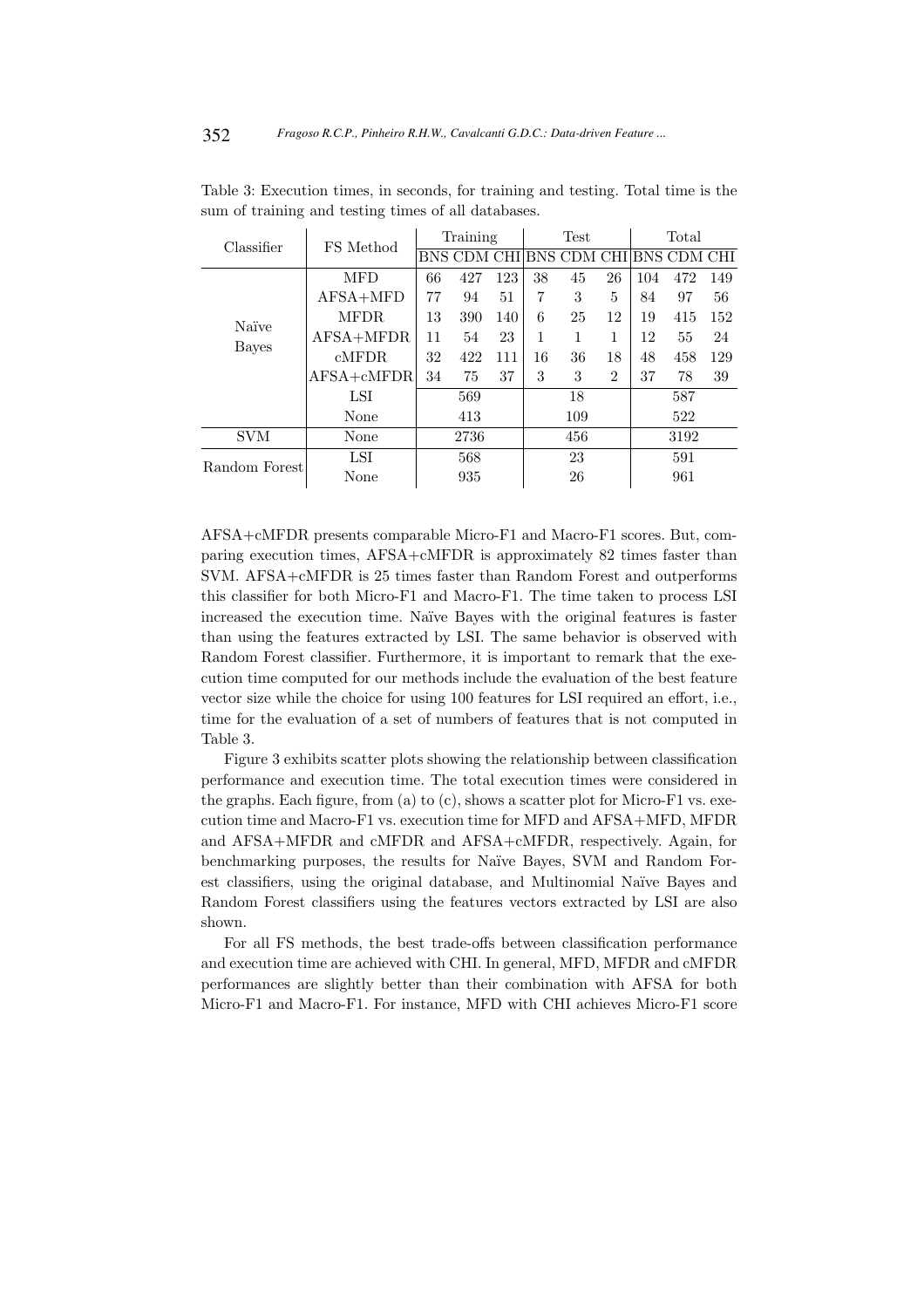

Figure 3: Scatter plot for Micro-F1 (a) and Macro-F1 (b) performances vs. execution time for MFD and AFSA+MFD (a), MFDR and AFSA+MFDR (b) and cMFDR and AFSA+cMFDR (c).

1.3% greater than AFSA+MFD with CHI. cMFDR with BNS performs 2% better for Micro-F1 than AFSA+cMFDR with BNS. However,  $f$  parameter con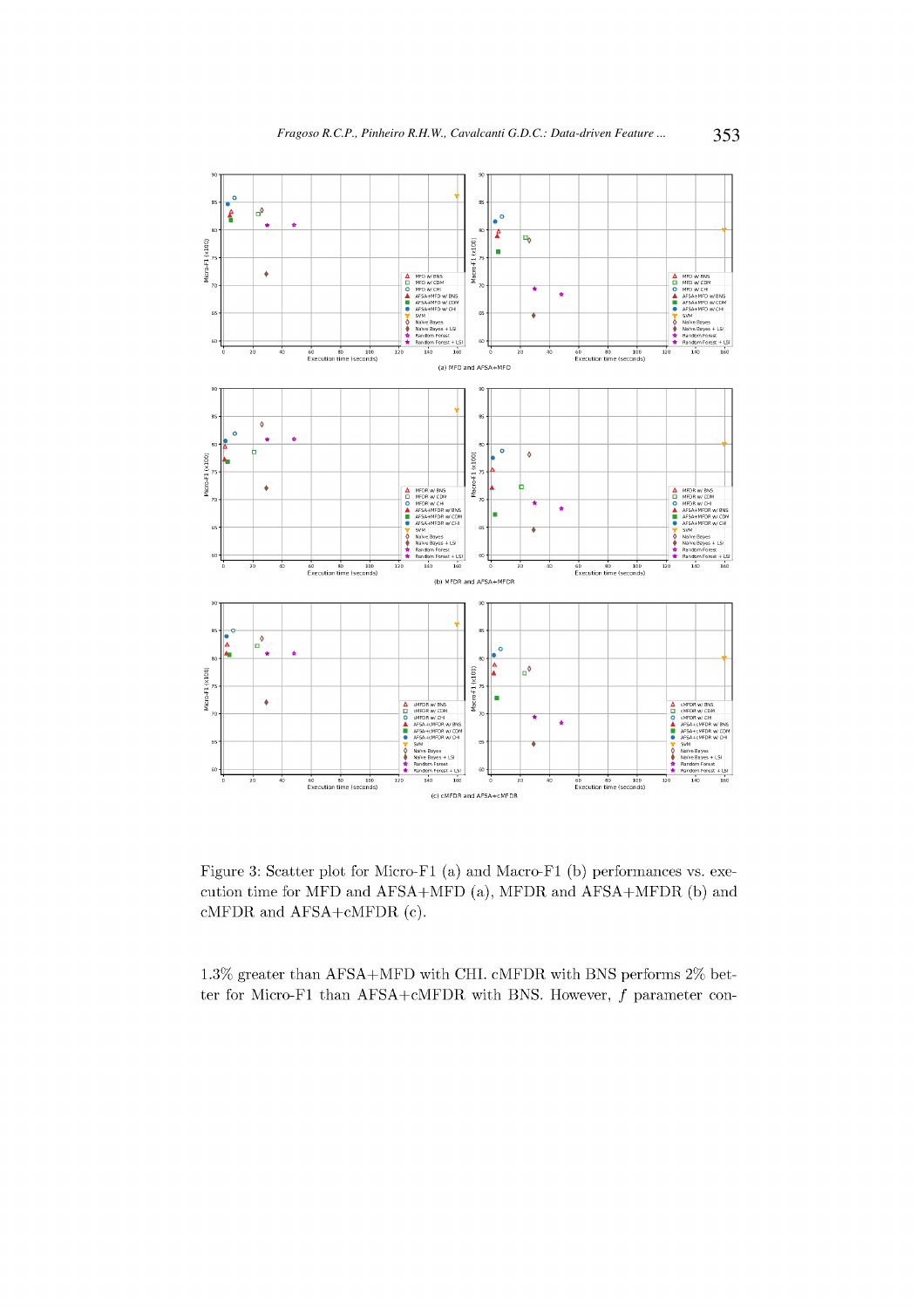figuration with AFSA is faster than MFD, MFDR and cMFDR. Using the previous examples, the execution time for MFD with CHI is 162% higher than AFSA+MFD with CHI. Execution time for cMFDR with BNS is 24% higher than cMFDR with BNS. Thus, AFSA achieves comparable classification performances than MFD, MFDR and cMFDR methods with shorter execution time.

Na¨ıve Bayes Classifier using the original databases perform worse than MFD, AFSA+MFD, cMFDR and AFSA+cMFDR with CHI, in terms of Micro-F1. Concerning to Macro-F1, Naïve Bayes with the original databases is also surpassed by 9 out of 18 configurations of FS method and FEF. Na¨ıve Bayes execution time is only comparable with MFD, MFDR and cMFDR using CDM. So, using the original database for Na¨ıve Bayes classification is not considered a better approach than using MFD, AFSA+MFD, cMFDR or AFSA+cMFDR.

SVM, using the original database, achieves the best Micro-F1 results, but the execution time presented by SVM is very higher than any FS method. For example, MFD with CHI, a configuration that achieves comparable classification performance to SVM, is 21 times faster than SVM. AFSA+MFD with CHI is 57 times faster than SVM. Furthermore, regarding Macro-F1, MFD, AFSA+MFD, cMFDR and AFSA+cMFDR, all using CHI, overcome SVM score. Yet, MFD with BNS presents similar results to SVM. Hence, using SVM with the original databases is not a feasible approach, due to its execution time.

Random Forest using the original databases achieves lower performance than MFD, cMFDR, AFSA+MFD and AFSA+cMFDR, for Micro-F1 and Macro-F1. Additionally, the execution time presented by Random Forest is higher than MFD, MFDR, cMFDR, AFSA+MFDR, AFSA+cMFDR, AFSA+cMFDR and Naïve Bayes.

Random Forest and Naïve Bayes using LSI achieve the worst results for both Micro-F1 and Macro-F1. Furthermore, the execution time of these techniques are higher than most of the evaluated techniques, except for SVM. Hence, using LSI does not present advantages against our methods.

The feature evaluation function that produced the best classification results for each FS method was CHI. Table 4 shows the classification results for MFD, MFDR, cMFDR and each of these methods combined with AFSA, using CHI as FEF. Once again, the classification performance obtained by Naïve Bayes, SVM and Random Forest classifiers using the original databases, and Multinomial Naïve Bayes and Random Forest classifiers using the features vectors extracted by LSI are also exhibited, for benchmarking purposes. In addition, for each feature selection method result, the tables show the dimensionality reduction percentage.

The comparisons show that AFSA presents classification performance slightly below than MFD, MFDR and cMFDR, mostly for greater values for  $f$ . However, it is important to notice that, to achieve such results, MFD, MFDR and cMFDR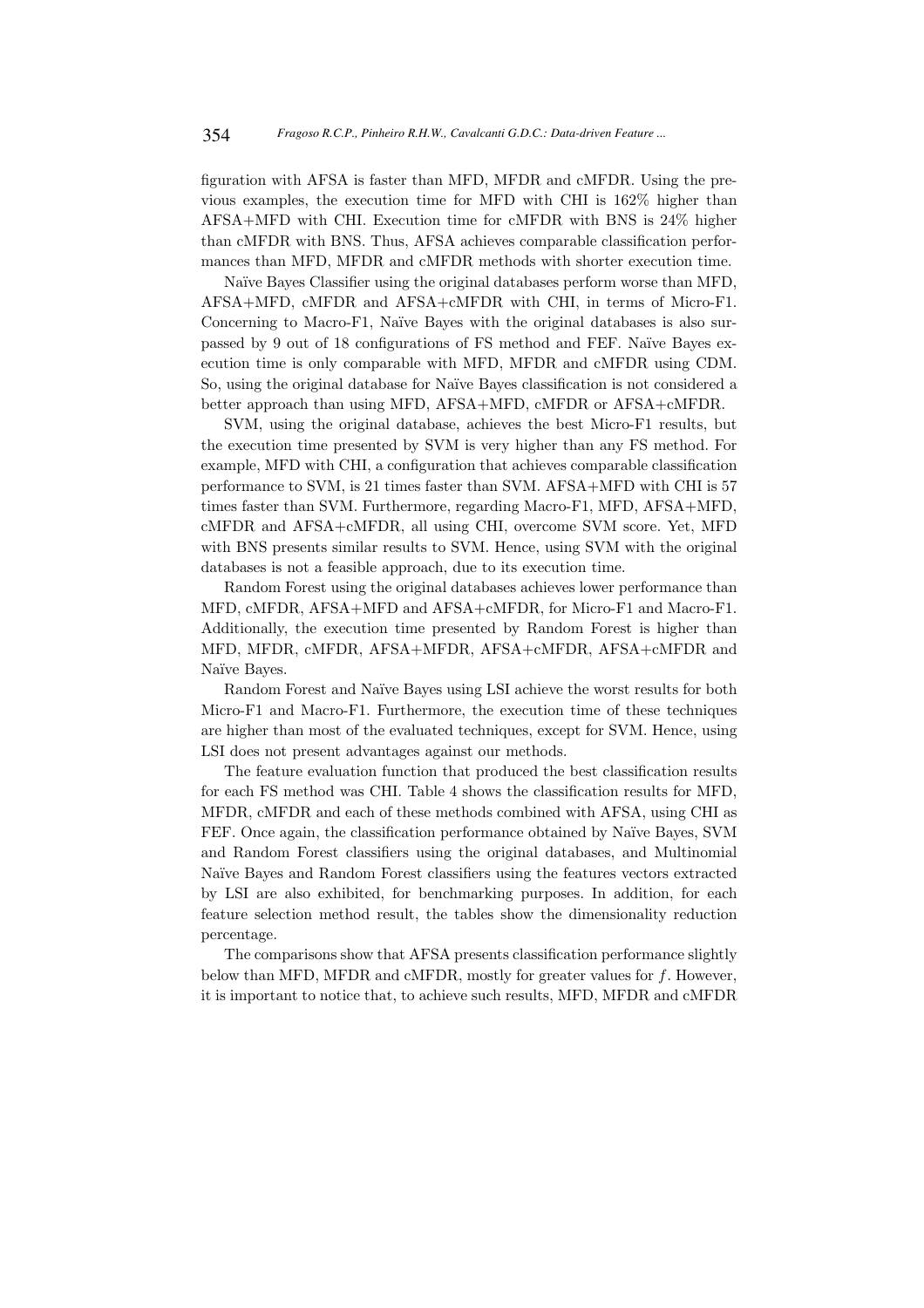| Classifier    | DR method                     | Micro-F1     | Reduct. %      | Macro-F1 Reduct. $%$ |                |
|---------------|-------------------------------|--------------|----------------|----------------------|----------------|
|               | MFD                           | 85.79 (0.84) | 92.70          | 82.42 (1.39)         | 92.70          |
|               | AFSA+MFD                      | 84.66 (1.16) | 93.28          | 81.52(1.17)          | 93.28          |
|               | <b>MFDR</b>                   | 81.90 (1.72) | 96.95          | 78.79 (1.84)         | 96.95          |
| Naïve Bayes   | $AFSA+MFDR$                   | 80.59(1.15)  | 97.45          | 77.53 (2.02)         | 97.45          |
|               | cMFDR                         | 84.99 (0.98) | 94.58          | 81.67(1.38)          | 94.58          |
|               | $AFSA + cMFDR   83.97 (1.01)$ |              | 96.12          | 80.56 (1.84)         | 96.12          |
|               | LSI                           | 72.06(1.43)  | 96.54          | 64.56 $(1.95)$       | 96.54          |
|               | None                          | 83.56 (0.67) | $\theta$       | 78.13(1.87)          | $\theta$       |
| SVM           | None                          | 86.16 (0.76) | $\overline{0}$ | 80.08(2.19)          | $\theta$       |
| Random Forest | LSI                           | 80.83 (1.14) | 96.54          | 69.41(1.56)          | 96.54          |
|               | None                          | 80.89 (1.04) | $\theta$       | 68.37(1.27)          | $\overline{0}$ |

Table 4: Micro-F1 and Macro-F1 best average results (standard deviation in parenthesis) and dimensionality reduction percentage. Results achieved using Chi-Squared as feature evaluation function.

require an effort for configuring a value for f parameter. This configuration is performed experimenting values from 1 to 10 for f [Pinheiro et al. 2015, Fragoso et al. 2016a], which implies in additional execution time. AFSA method performs this configuration in an automatic fashion. This approach leads to shorter execution times (Table 3).

The best AFSA results, concerning Micro-F1, Macro-F1 were obtained with AFSA+MFD, using the feature evaluation function CHI. This configuration performs better than all the other configurations for AFSA, MFD, MFDR and cMFDR. In addition, AFSA+MFD with CHI presents better Macro-F1 scores than Multinomial Na¨ıve Bayes, SVM and Random Forest classifiers using the original databases, and Multinomial Na¨ıve Bayes and Random Forest classifiers using the features vectors extracted by LSI. For Micro-F1, only SVM classifier presents a slightly better performance than AFSA+MFD with CHI.

Table 5 presents a comparison for execution time among AFSA+MFD with CHI (the best AFSA configuration), Naïve Bayes, SVM and Random Forest classifiers using the original databases, and Multinomial Naïve Bayes and Random Forest classifiers using the features vectors extracted by LSI.

AFSA presents the shortest execution times in 14 out of 20 databases. SVM presents the highest execution times for all the databases. SVM achieves the best Micro-F1 scores while AFSA+MFD obtains the best Macro-F1 scores and the shortest execution times. Additionally, AFSA+MFD Micro-F1 performance is comparable to SVM. Hence, AFSA is good approach for feature selection, since it determines the final feature vector size in a data-driven way, presents good classification performances, high dimensionality reduction rates and short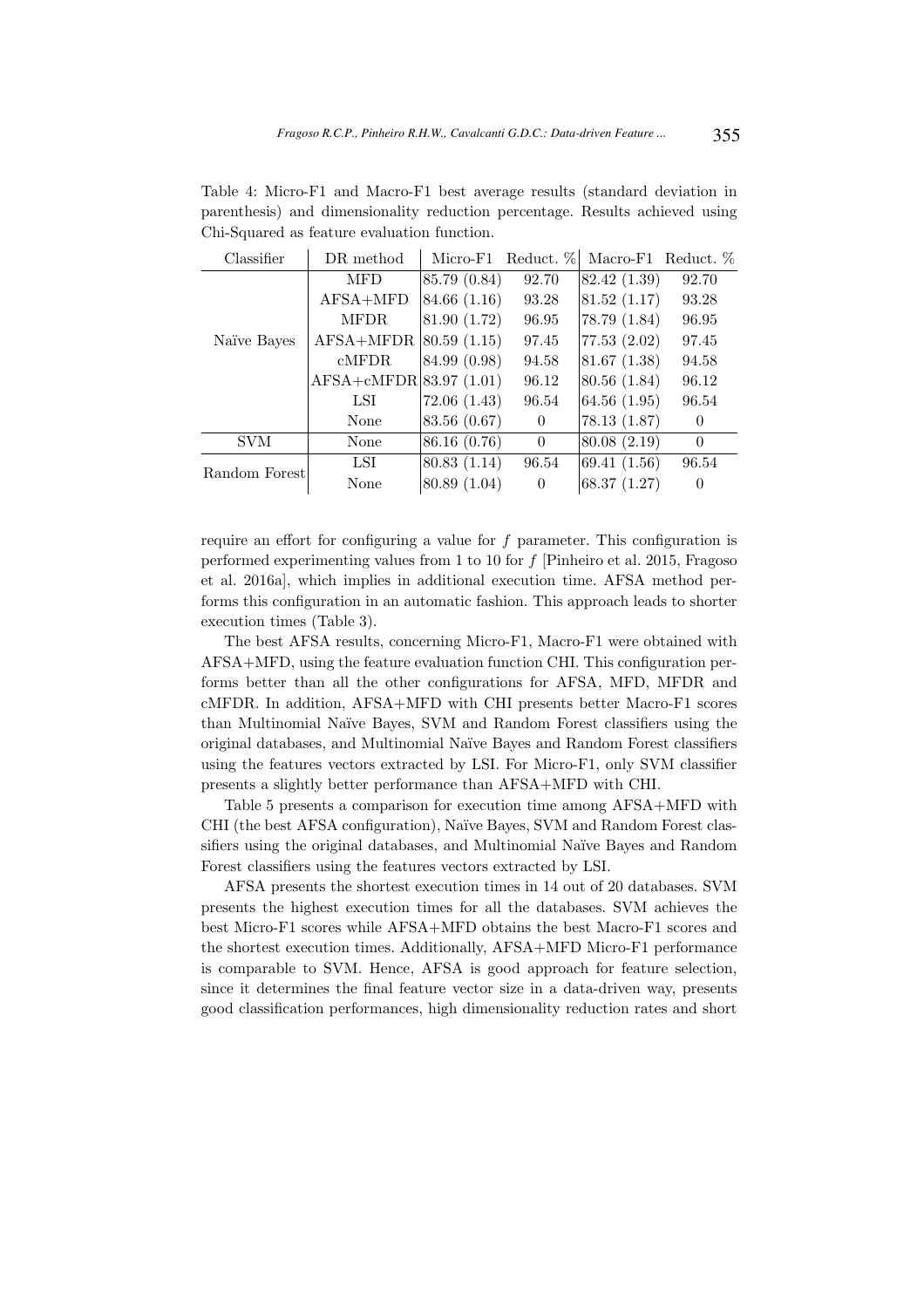| Database             | Execution time |            |         |            |         |                                                                                  |  |  |  |  |
|----------------------|----------------|------------|---------|------------|---------|----------------------------------------------------------------------------------|--|--|--|--|
|                      | AFSA+MFD       | <b>SVM</b> | NB      | $NB+LSI$   | RF      | $RF + LSI$                                                                       |  |  |  |  |
| $20$ Newsgroup       | 1,312x         | 84,757x    | 19,183x | 19,831x    | 33,338x | 19,137x                                                                          |  |  |  |  |
| <b>CSTR</b>          | 1.6x           | 71.7x      | 1x      | 5.2x       | 16.4x   | 20.5x                                                                            |  |  |  |  |
| Oh 0                 | 10.9x          | 284.9x     | 6.5x    | 15.5x      | 28.7x   | 42.5x                                                                            |  |  |  |  |
| Oh <sub>5</sub>      | 9.0x           | 227.1x     | 5.7x    | 13.4x      | 25.9x   | 33.6x                                                                            |  |  |  |  |
| Oh 10                | 10x            | 598.1x     | 13.7x   | 15.2x      | 29.2x   | 37.7x                                                                            |  |  |  |  |
| Oh15                 | 8.4x           | 262.8x     | 5.8x    | 13.1x      | 25.1x   | 33.9x                                                                            |  |  |  |  |
| Reuters <sub>0</sub> | 16.7x          | 223.8x     | 9.3x    | 17.7x      | 34.0x   | 43.7x                                                                            |  |  |  |  |
| Reuters1             | 37.4x          | 473.7x     | 17.0x   | 44.2x      | 50.4x   | 57.3x                                                                            |  |  |  |  |
| Reuters10            | 166.5x         | 6,127x     | 203.4x  | 358.1x     | 1,017x  | 548x                                                                             |  |  |  |  |
| Review-Polarity      | 16.2x          | 2,919x     | 47.3x   | 114.8x     | 179.3x  | 143.3x                                                                           |  |  |  |  |
| Syskill Webert       | 1.9x           | 30.6x      | 2.6x    | 10.1x      | 16.7x   | 26.6x                                                                            |  |  |  |  |
| TDT2-TOP30           | 546.6x         | 18,725x    | 954.4x  | $2{,}635x$ | 2,990x  | 2,825x                                                                           |  |  |  |  |
| Tr11                 | 3.6x           | 460.5x     | 11.2x   | 17.5x      | 17.2x   | 33.9x                                                                            |  |  |  |  |
| Tr12                 | 2.3x           | 140.1x     | 3.8x    | 13.4x      | 16.8x   | 29.9x                                                                            |  |  |  |  |
| Tr21                 | 3.0x           | 219.3x     | 5.1x    | 19.6x      | 16.8x   | 35.9x                                                                            |  |  |  |  |
| Tr23                 | 1.5x           | 92.0x      | 2.5x    | 11.3x      | 16.5x   | 27.4x                                                                            |  |  |  |  |
| Tr41                 | 10.9x          | 913.7x     | 26.3x   | 29.7x      | 29.8x   | 50.4x                                                                            |  |  |  |  |
| Tr45                 | 6.7x           | 851.3x     | 23.3x   | 30.7x      | 25.4x   | 47.7x                                                                            |  |  |  |  |
| <b>WAP</b>           | 35.8x          | 4,391.8x   | 64.6x   | 49.7x      | 66.8x   | 78.4x                                                                            |  |  |  |  |
| WebKB                | 45.4x          | 4,889.3x   | 114.7x  | 105.2x     | 236.9x  | 171x                                                                             |  |  |  |  |
| Wilcoxon p-value     | n.a.           |            |         |            |         | $3.5 * 10^{-14}$ $6.3 * 10^{-5}$ $5.9 * 10^{-6}$ $1.7 * 10^{-8}$ $4.6 * 10^{-6}$ |  |  |  |  |

Table 5: Execution times using CHI.  $x=2,520$  seconds. The best value per database is in bold. NB and RF stand for Multinomial Naïve Bayes and Random Forest classifiers, respectively

execution time. It is worth to note that AFSA presents shorter execution times than Naïve Bayes, SVM and Random Forest for large databases, a common characteristic in text classification problems. For the 20 Newsgroup database, AFSA presents execution time 15 times faster than Na¨ıve Bayes, 64 times faster than SVM and 25 times faster than Random Forest. Multinomial Naïve Bayes and Random Forest classifiers using LSI presented higher execution time than AFSA+MFD for all databases.

#### 4.3.1 Statistical tests

In order to verify if the differences between the average performances obtained by the methods presented in this paper are significant, statistical tests were executed. As the reliability of parametric tests may not be assured due to the small samples size, Wilcoxon signed-rank test [Benavoli et al. 2016] was adopted. This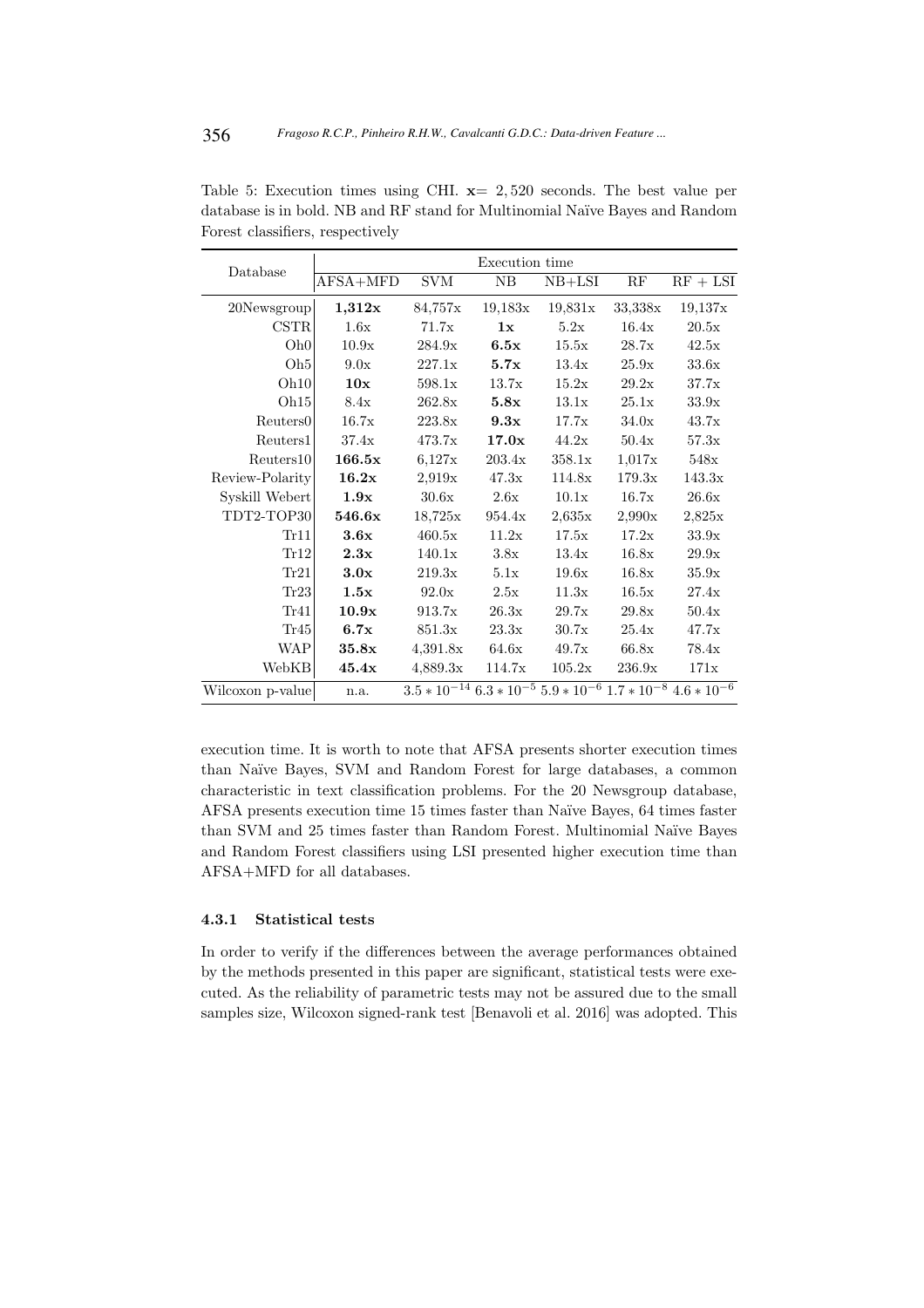is considered a robust option for non-parametric pairwise statistical test [Demšar 2006].

Wilcoxon signed-rank test was applied on the performance obtained by each method in the test set on a 10-fold stratified cross-validation experiment. Each method configuration was tested against all the others methods configurations. We test six feature selection methods: MFD, MFDR, cMFDR, AFSA+MFD, AFSA+MFDR and AFSA+cMFDR. For MFD, MFDR and cMFDR methods, we test 10 values for f parameter and three FEFs, what gives us 30 configurations for each of these methods. For AFSA, we test three FEFs by method. Finally, we test each method configuration against SVM and Multinomial Naïve Bayes classifiers using the original databases. Thus, each method configuration is tested against 98 methods configuration plus SVM and Naïve Bayes, for each database. As we use 20 databases in this paper, we have 2000 Wilcoxon test results for each test configuration. Table 6 summarizes these results for Micro-F1 and Macro-F1, where "≫" and "≪" mean that one method performs better or worse, respectively, than another with  $\alpha \leq 0.01$  significance level. ">" and "<" represent a better or worse performance, respectively, of a method over another, with 0.01 <  $\alpha \leq 0.05$ . Cases in which  $\alpha > 0.05$  are represented by "∼".

Table 6: Wilcoxon statistical test results.  $\gg$  and  $\ll$  mean strong statistical evidence that one method performs, respectively, better or worse than another. > and  $\leq$  mean statistical evidence that one method performs, respectively, better or worse than another and ∼ means that there is no statistical evidence of differences between performances.

|                                                              | Micro-F1                                              |  |  |  |  |  |                                                                                       |  | Macro-F1 |  |  |  |  |  |
|--------------------------------------------------------------|-------------------------------------------------------|--|--|--|--|--|---------------------------------------------------------------------------------------|--|----------|--|--|--|--|--|
| FS method                                                    |                                                       |  |  |  |  |  | FEF $ \gg\rangle$ $\sim$ $\langle$ $ \text{FEF}  \gg \rangle$ $\sim$ $\langle$ $ \ll$ |  |          |  |  |  |  |  |
|                                                              |                                                       |  |  |  |  |  | BNS 526 163 1045 84 182 BNS 481 163 1213 66 77                                        |  |          |  |  |  |  |  |
| $AFSA+MFD$                                                   |                                                       |  |  |  |  |  | CDM 500 124 1117 82 177 CDM 415 107 1130 104 244                                      |  |          |  |  |  |  |  |
|                                                              |                                                       |  |  |  |  |  | CHI 625 203 1021 65 86 CHI 652 201 1082 19 46                                         |  |          |  |  |  |  |  |
|                                                              |                                                       |  |  |  |  |  | BNS 215 51 976 129 629 BNS 193 67 963 149 628                                         |  |          |  |  |  |  |  |
| $AFSA+MFDR$                                                  | $  CDM 251$ 93 902 104 650 $  CDM 166$ 62 921 107 744 |  |  |  |  |  |                                                                                       |  |          |  |  |  |  |  |
|                                                              |                                                       |  |  |  |  |  | CHI 360 106 1002 149 383 CHI 446 116 1091 144 203                                     |  |          |  |  |  |  |  |
|                                                              |                                                       |  |  |  |  |  | BNS 383 107 1060 81 369 BNS 407 114 1175 128 176                                      |  |          |  |  |  |  |  |
| AFSA+cMFDR  CDM 446 117 1045 86 306  CDM 352 105 969 129 445 |                                                       |  |  |  |  |  |                                                                                       |  |          |  |  |  |  |  |
|                                                              | CHI.                                                  |  |  |  |  |  | 563 148 1033 50 206   CHI  579 153 1142 39 87                                         |  |          |  |  |  |  |  |

For both Micro-F1 and Macro-F1, AFSA+MFD with CHI presents the best results. This method achieves better classification results 828 times, out of 2000, for Micro-F1 and 853, for Macro-F1. In only 151 times for Micro-F1 and 65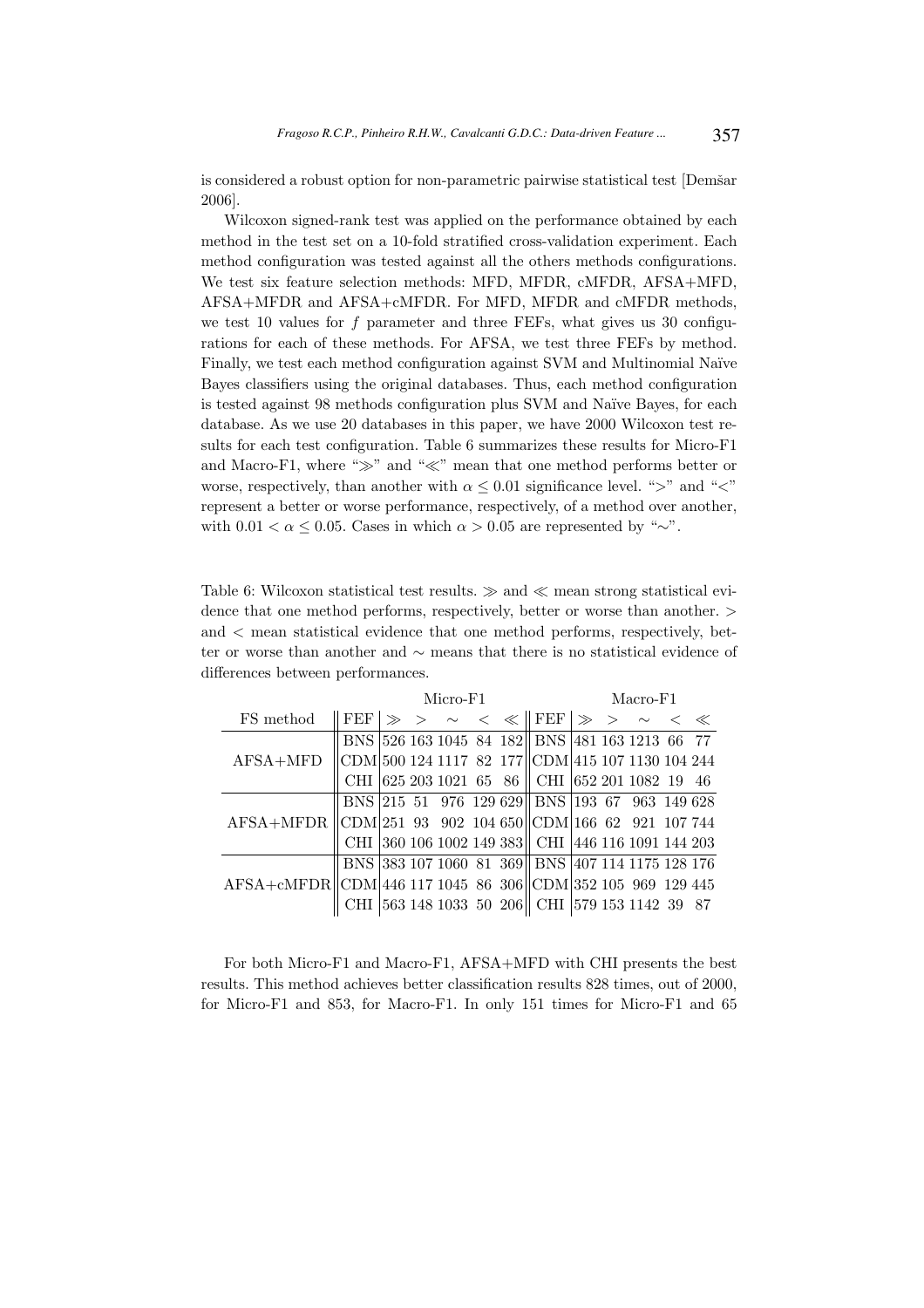for Macro-F1, this method presents worse performance than the method it is compared with. AFSA+cMFDR, with CHI, also achieves remarkable results. This method shows superior performance in 771 cases for Micro-F1 and 732 cases for Macro-F1. It presented a worse performance in just 256 cases for Micro-F1 and 126 cases for Macro-F1. AFSA+MFDR, with BNS and CDM, presents the worst performances, for both Micro-F1 and Macro-F1.

#### 5 Conclusion

ALOFT, MFD, MFDR and cMFDR are feature selection methods designed to alleviate the search for the best feature vector size. These methods select  $f$ features per document, unlike the traditional FS methods that select a number m of features per Corpus. Although MFD, MFDR and cMFDR require a parameter f that defines the number of features to be selected per document, a search for the optimal value for f is less costly than the search for the best value for  $m$ . The auxiliary method AFSA is used to automate the configuration of the f parameter in MFD, MFDR and cMFDR. AFSA uses a validation set to define the best value for f in a data driven way.

This paper performed an extensive comparison among ALOFT, MFD, MFDR, cMFDR. In addition, experiments were conducted to determine if AFSA is beneficial. In previous studies, only cMFDR method was used in combination with AFSA [Fragoso et al. 2016b]. In this paper, AFSA was compared with MFD, MFDR and cMFDR. The comparison was performed using  $f$  between 1 and 10, for these methods. AFSA searched for the best value for  $f$  in the same range for each of the former methods. Furthermore, for benchmarking purposes, we also compared ALOFT, MFD, MFDR, cMFDR and AFSA with Multinomial Na¨ıve Bayes, SVM and Random Forest classifiers using the databases without dimensionality reduction and Multinomial Na¨ıve Bayes and Random Forest using LSI. Experiments were carried out to assess the classification performance, dimensionality reduction and execution time of the methods using 20 databases and 3 FEFs.

Experimental results showed that MFD with CHI achieved the best results among the presented FS methods. This configuration obtained the best Micro-F1 and Macro-F1 scores, 85.79% and 82.42%, respectively. The dimensionality reduction rate of MFD was lower than MFDR and cMFDR, however the execution time of MFD was similar to those methods.

The results also demonstrated that AFSA does not significantly affect the classification performance and dimensionality reduction rate of the FS methods (MFD, MFDR and cMFDR). Additionally, AFSA presented shorter execution time than these methods. The best AFSA configuration was AFSA+MFD with CHI. With this configuration, AFSA overcame all the other configurations of AFSA, for both Micro-F1 and Macro-F1.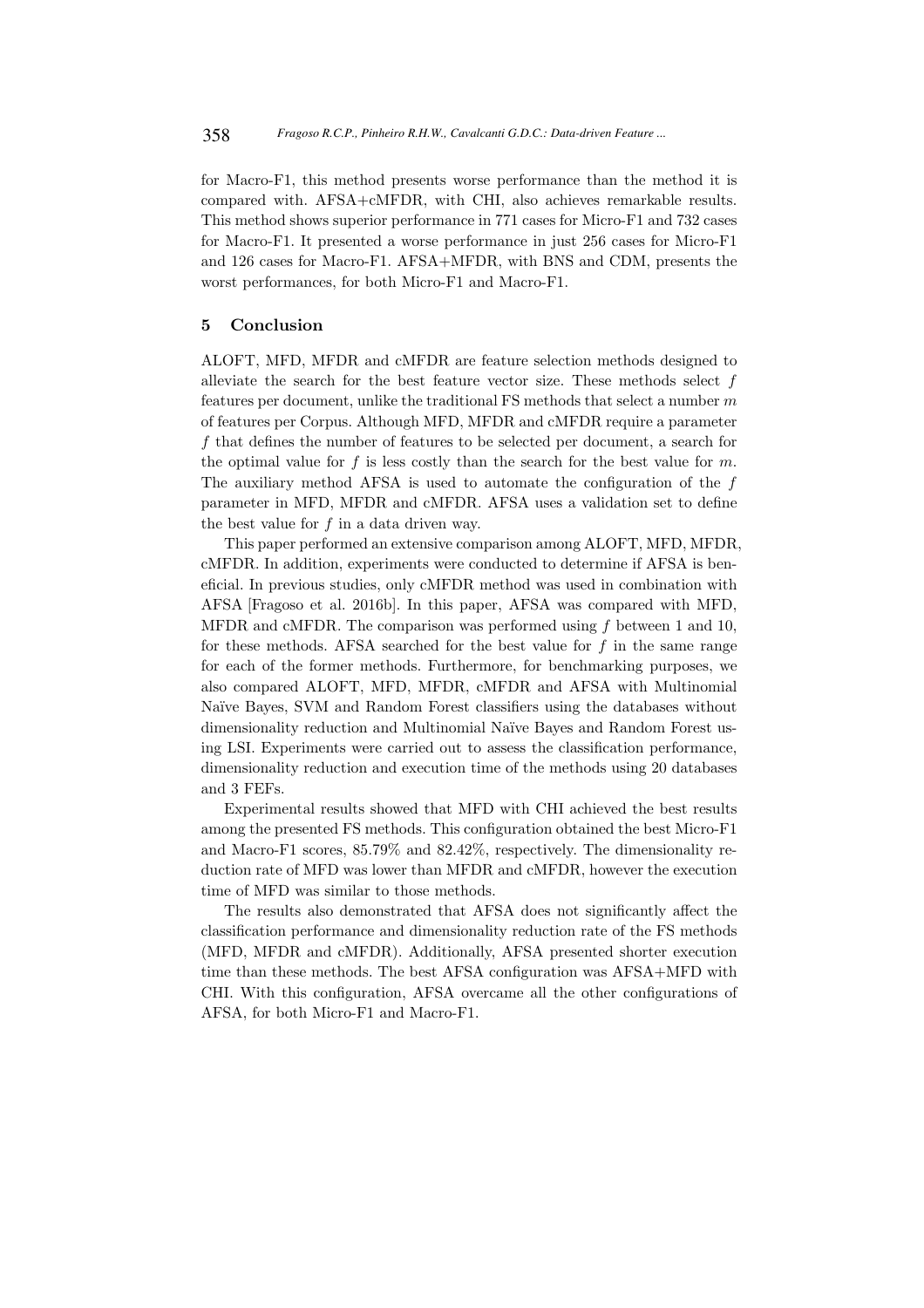The experiments indicated that, in an environment with time and computational resources constraints, MFD and AFSA+MFD are better options than Multinomial Na¨ıve Bayes, SVM and Random Forest using the databases without dimensionality reduction and Multinomial Na¨ıve Bayes and Random Forest using LSI. Using CHI, MFD and AFSA+MFD, presented superior Macro-F1 performance than Multinomial Na¨ıve Bayes, SVM and Random Forest using the databases without dimensionality reduction. Regarding Micro-F1, MFD and AFSA+MFD overcame Multinomial Naïve Bayes and Random Forest classifiers and presented a comparable performance to SVM. It is important to note that MFD and AFSA+MFD achieved such results using less than 10% of the original features. In addition, their execution times were shorter than Multinomial Naïve Bayes, SVM and Random Forest, specially for the bigger databases. If new documents are constantly added to the database, AFSA may be a better option than MFD. In this case, it is necessary to re-execute the feature selection process, in order to embrace the new documents. AFSA can automatically determine the best feature subset, in contrast with MFD that requires human interaction.

## References

- [Benavoli et al. 2016] Benavoli, A., Corani, G., Mangili, F.: Should we really use posthoc tests based on mean-ranks; The Journal of Machine Learning Research, 17: 1–10, 2016.
- [Chen et al. 2009] Chen, J., Huang, H., Tian, S., Qu, Y.: Feature selection for text classification with Naive Bayes; Expert Systems with Applications, 36: 5432–5435, 2009.
- [Demšar 2006] Demšar, J.: Statistical comparisons of classifiers over multiple data sets; The Journal of Machine Learning Research, 7: 1–30, 2006.
- [Forman 2003] Forman, G.: An extensive empirical study of feature selection metrics for text classification; The Journal of Machine Learning Research, 3: 1289–1305, 2003.
- [Fragoso et al. 2016a] Fragoso, R.C.P., Pinheiro, R.H.W., Cavalcanti, G.D.C.: Classdependent feature selection algorithm for text categorization; In International Joint Conference on Neural Networks, IEEE, 3508–3515, 2016.
- [Fragoso et al. 2016b] Fragoso, R.C.P., Pinheiro, R.H.W., Cavalcanti, G.D.C.: A method for automatic determination of the feature vector size for text categorization; In 5th Brazilian Conference on Intelligent Systems, IEEE, 259–264, 2016.
- [Gabrilovich, Markovitch 2004] Gabrilovich, E., Markovitch, S.: Text categorization with many redundant features: using aggressive feature selection to make SVMs competitive with C4. 5; In 21th International Conference on Machine learning, ACM, 41, 2004.
- [Ghareb et al. 2016] Ghareb, A.S., Bakar, A.A., Hamdan, A.R.: Hybrid feature selection based on enhanced genetic algorithm for text categorization; Expert Systems with Applications, 49: 31–47, 2016.
- [Guru et al. 2018] Guru, D.S., Suhil, M., Raju, L. N., Kumar, V.: An Alternative Framework for Univariate Filter based Feature Selection for Text Categorization; Pattern Recognition Letters, 103: 23–31, 2018.
- [Guyon, Elisseeff 2003] Guyon, I., Elisseeff, A.: An introduction to variable and feature selection; The Journal of Machine Learning Research, 3: 1157–1182, 2003.